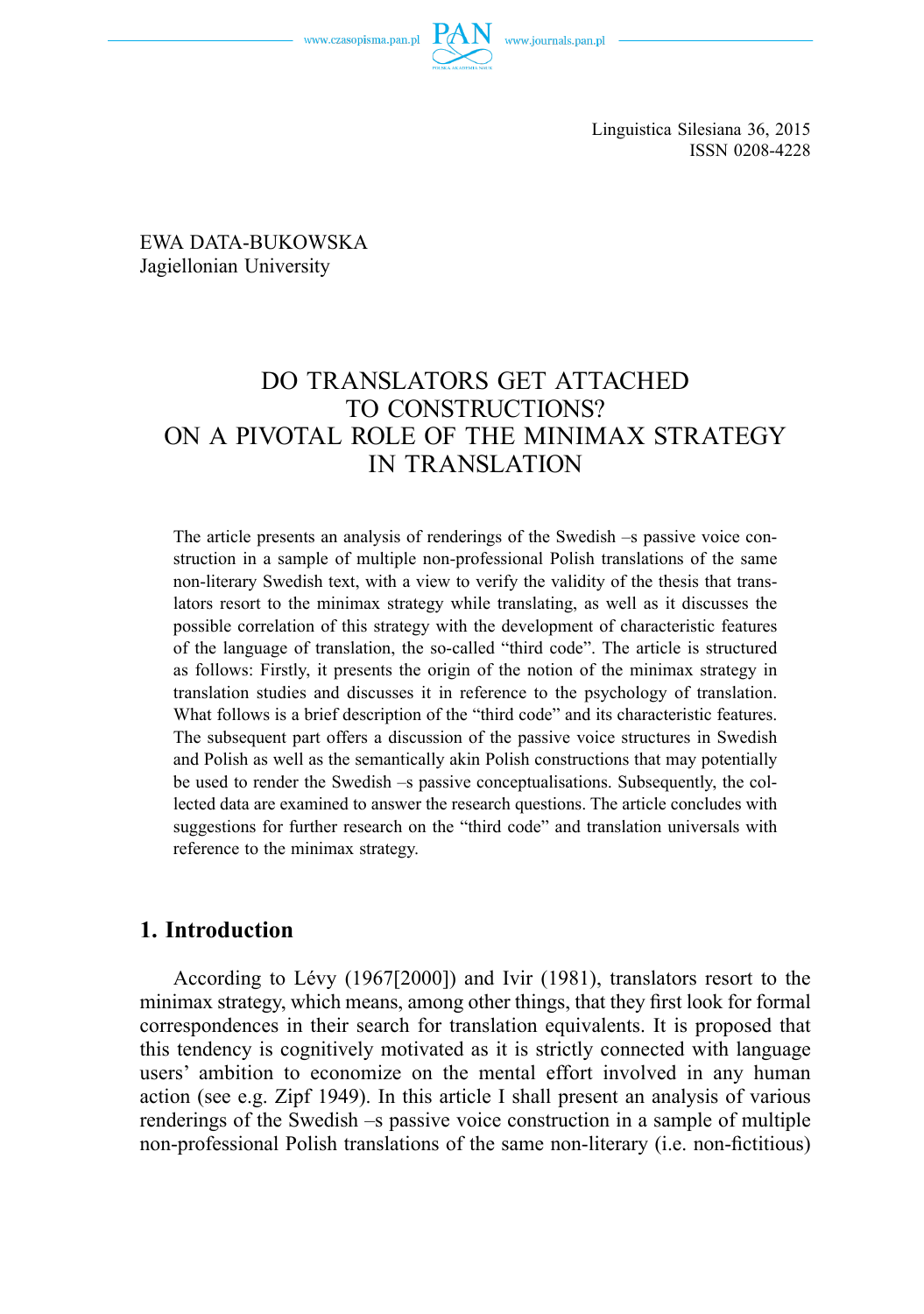Swedish text<sup>1</sup>, with a view to verify the validity of the above-presented thesis, as well as to discuss the possible correlation the minimax strategy may have with other phenomena widely discussed in translation studies, e.g. the development of the characteristic features of the so-called "third code" (Frawley 1984).

As there are several constructions which can potentially be used to express the Swedish grammaticalised –s passive in translation into Polish, translators have to choose from among them to render the conceptualisations present in the source text. The solution which promises the greatest effect with the least effort is the passive voice construction, which Polish expresses lexicogrammatically. Reorganising the construal and applying other Polish structures that may be seen as semantically similar to the passive, is more costly in terms of cognition. Therefore, the aim of this article is to answer the following research questions:

- 1. Is the minimax strategy a general feature of the collected translations, i.e. do novice translators apply this strategy in the remapping process of each of the -s passive forms of the source text into Polish and render them as passive form structures in this language?
- 2. Can the minimax strategy be also seen as an individual feature of the translators' style, i.e. a preferred way of rendering the ST structures into the TT within a single text?
- 3. To what extent can the minimax strategy be seen as a driving force behind the so-called "third code" in translation?

#### **2. Game theory and minimax strategy in translation studies**

Game theory, developed by the mathematician John von Neuman (who was probably inspired by the work of Emile Borel), proposes to study the behaviour of people with conflicting interests in a competitive game, which, at its simplest, is a zero-sum game with two players who are provided with perfect information and assumed to act rationally when fulfilling their interests. In such a game there is only one optimal strategy that enables one participant to become the winner irrespective of the moves of the other person. However, in real life situations these kinds of conditions are a rare exception. Real life players, who usually have imperfect information at their disposal, arrive at such an optimal strategy by way of a pay-off matrix that lists the available alternatives. This kind of situation was conceived of by von Neuman as the minimax theorem, in which he proved that the players could minimize the maximum loss other players could inflict on them. (Cronin 2001: 91, see also Hoff Kjeldsen 2001)

A major part of the cognitive development of von Neuman's minimax theorem has been neglected in the history of mathematics (Hoff Kjeldsen 2001:

<sup>&</sup>lt;sup>1</sup> The text concerns some changes to the Swedish tax system and can be classified as administrative. Additional information on characteristic features of non-literary (as opposed to literary) texts can be found in Gibová (2012: 16-26).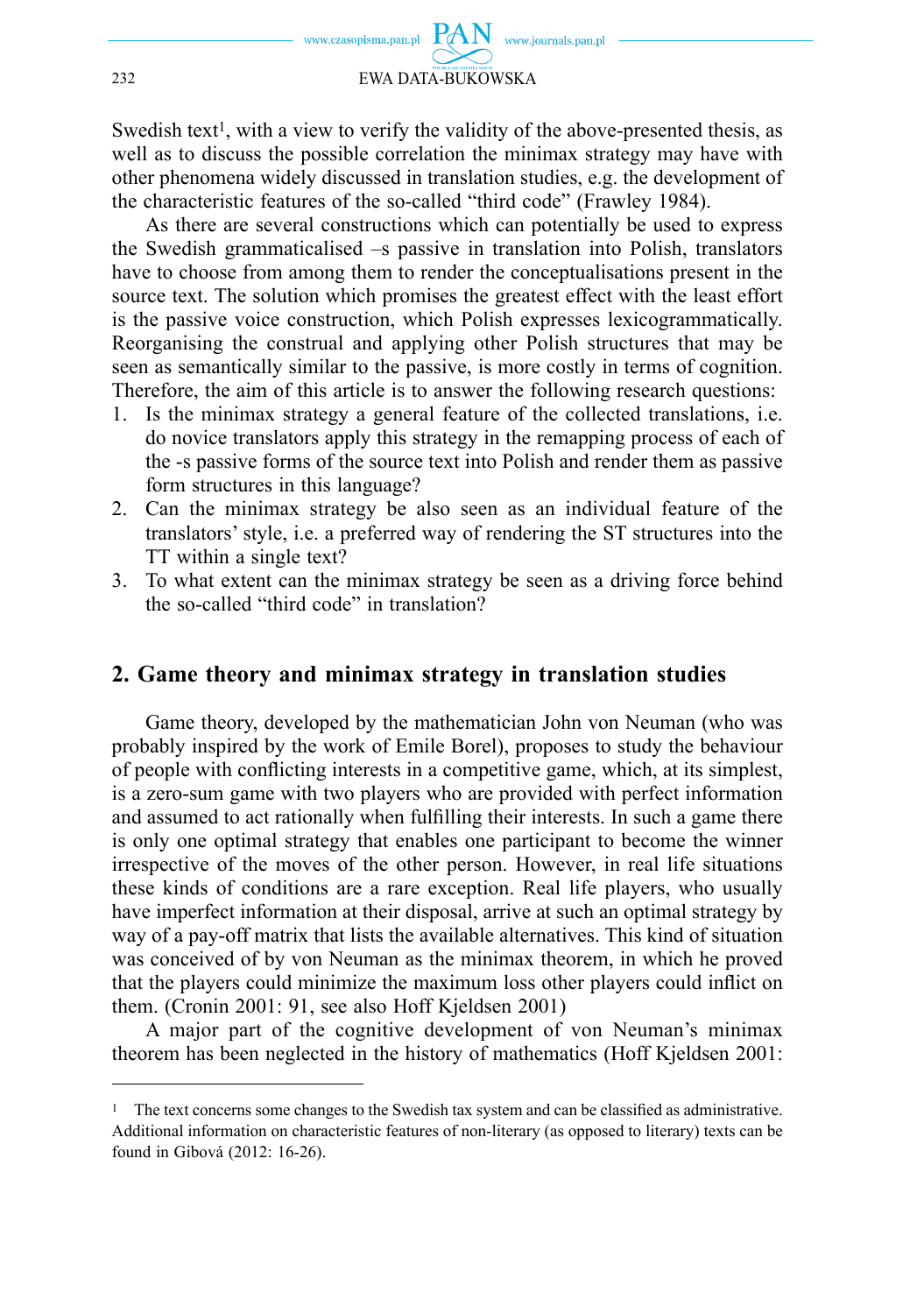www.czasopisma.pan.pl  $PAN$  www.journals.pan.pl

#### DO TRANSLATORS GET ATTACHED TO CONSTRUCTIONS? 233

39). Yet, his conception (broadly taken) was applied to translation studies by Jiří Levý (1967[2000]), who drew a parallel between the translation process and the activity of game-playing and proposed a novel application of the minimax to the description of the decision-making process in a translation task. According to him, translation theory is traditionally normative and instructs the translator on the optimal (best) solution. However, a real translation task is pragmatic at its core, which influences decisions taken during the translation process. Just like in a game, the translator is forced to choose from among a number of possible solutions. Furthermore, each choice influences his/her subsequent choices. Yet, such choices seem to be clearly connected with the translator's actual position and his/her awareness of the expectations of the target language audience. Taking into consideration these factors, when translating, he/she intuitively aims at the solution which promises the greatest effect with the least effort. By applying the minimax strategy, the translator is acting economically, not only in terms of time but of cognition. (Cronin 2001: 91, Fuertes Olivera and Velasco Sacristán 2001: 75-76)

Levý  $(1967[2000])$  defines two types of instructions for dealing with a translation problem: definitional and selective. The former define the paradigm, i.e. the class of possible solutions to a problem. They are not completely equivalent but ordered by such criteria as register, connotation, etc. The latter direct the choice from among the alternatives in a given context. In this respect translation is an active decision-making process. (Cronin 2001: 91-92) Levý (1967[2000]) explains this mechanism in the following way:

Suppose an English translator is to render the German word "Bursche". He may choose from a group of more or less synonymous expressions: boy, fellow, chap, youngster, lad, guy, lark, etc. This is his paradigm, that is, the class of elements complying to a certain instruction, which in this case is a semantic one: "a young man". […] Selective instructions are in a relation of inclusion to their definitional instructions; there exists between them a relation of  $[...]$  a class and its member. From the set of alternatives circumscribed by the definitional instruction, a subset is eliminated by the selective instruction, which in turn becomes the definitional instruction of this subset, and so on, till a one-member paradigm is reached. (Levý (1967[2000]:150)

It can therefore be concluded that due to the minimax strategy translators only choose when they have to choose, as experimenting is costly in terms of cognitive effort and it may be risky in terms of translational effect. Choosing not to choose, whenever possible, means going as fast as possible but still gaining a level of efficiency in terms of equivalence and successful communication. However, this kind of activity may be connected with a lower level of conventionality in the target text. On the other hand, all possible similarities between languages that meet in translation can be co-opted in the remapping process in translation.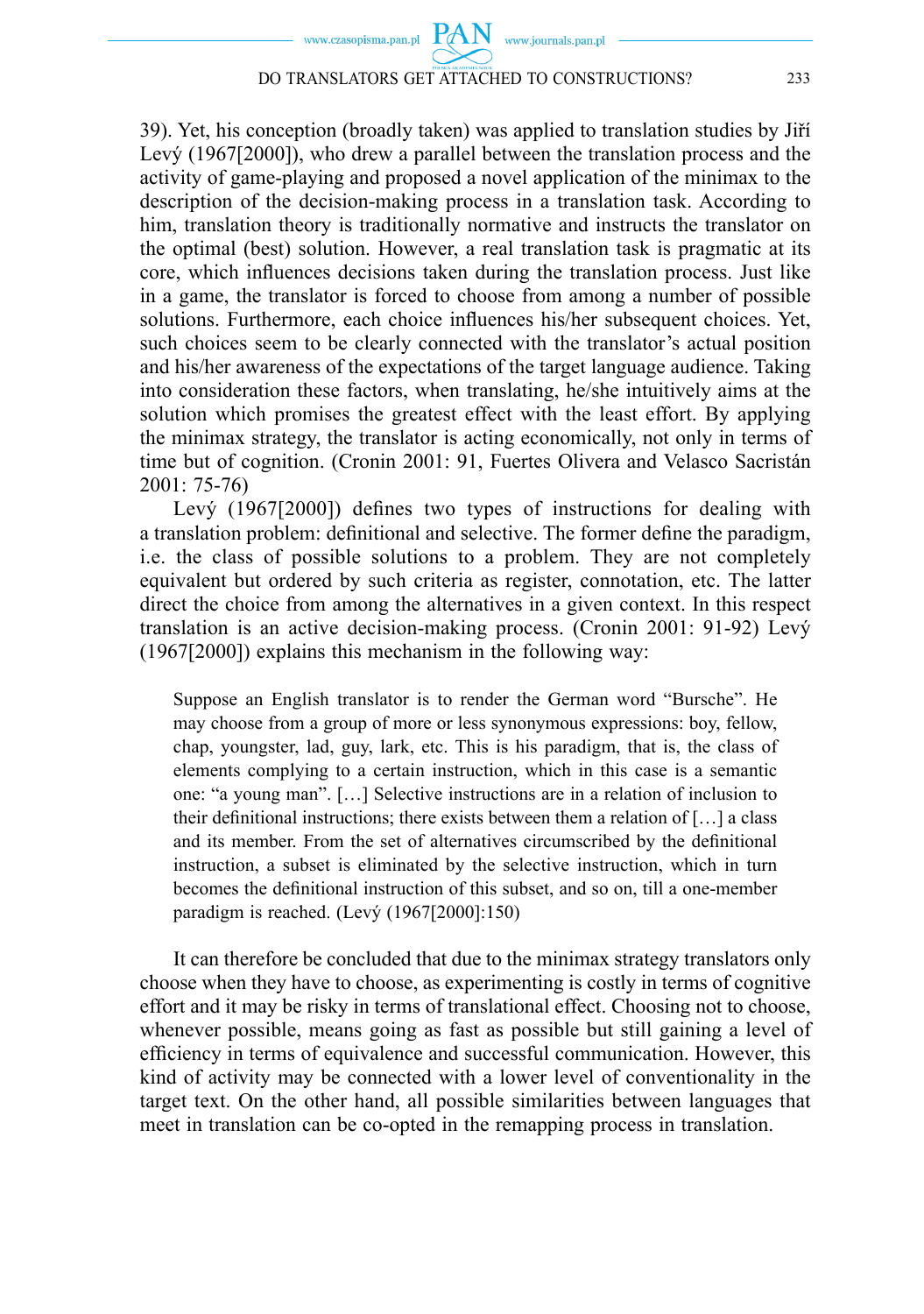

#### **3. The psychology of translation**

According to Jääskeläinen (2012), Levý's idea of the minimax strategy in translation is an example of early contributions to translation psychology, which nowadays are mainly represented by cognitive approaches, which focus on cognitive processes (perception, problem-solving), emotions (motivation, attitudes) as well as on the personalities of translators. However, for many years the concept has been neglected within the framework of translation studies, which meant, for example, that the characteristic features of the language developed in the process of translation – the so-called "third code" (Frawley  $1984$ ) – have been investigated with no reference to the processes that may enhance their development. The minimax hypotheses has neither been verified nor related to other phenomena widely discussed in translation research. This may seem surprising as its cognitive roots make the strategy a good candidate for a key concept in translation research, similarly to other research areas, which focus on the ambition exhibited by language users to economize on mental effort involved in any human action (see e.g. Zipf 1949).

Taking this into account, one may conclude that a fresh look at Levý's postulate enables us to take a modified perspective on the issue pertaining to the characteristic features of the "third code" and, among them, the proposed translation universals. As the minimax strategy is rooted in human cognition, it can be assumed that it will be applied by a great majority of translators irrespective of the languages that meet in the translation process. Therefore it can be hypothesised that this strategy will be the main trigger of the characteristic features of the language of translation and that it may underlie the so-called translation universals. Moreover, it may be seen as a potential candidate for a translation universal itself. This is due to a postulate presented by some researchers that only the cognitive mechanisms involved in translating may result in universal features shared by all (or most) translations (see e.g. Chesterman 2004, Malmkjær 2008, Mauranen 2008). Other necessary conditions for distinguishing such features pertain to the mechanism underlying the translator's choice that must not be determined by the pre-set (i.e. systemic) rules (Baker 1993).

The concept of the minimax hypothesis fulfils both these requirements. On the other hand, it can also imply that linguistic phenomena which require a greater conceptual effort (e.g. linguistic variation, modification, explicitation, etc.) may be excluded from the inventory of the universal characteristics of the "third code". Whether this is valid is another interesting research subject. Nevertheless, the question to what extent is the "third code" developed by the principle of less effort still remains unanswered. Answering it by analysing general processing tendencies in translating different types of structures in various languages may help us to anchor the proposed translation universals to solid ground. What it means is that we can highlight the question of the kind of motivation that may underline such values and make them develop. Moreover, our knowledge of the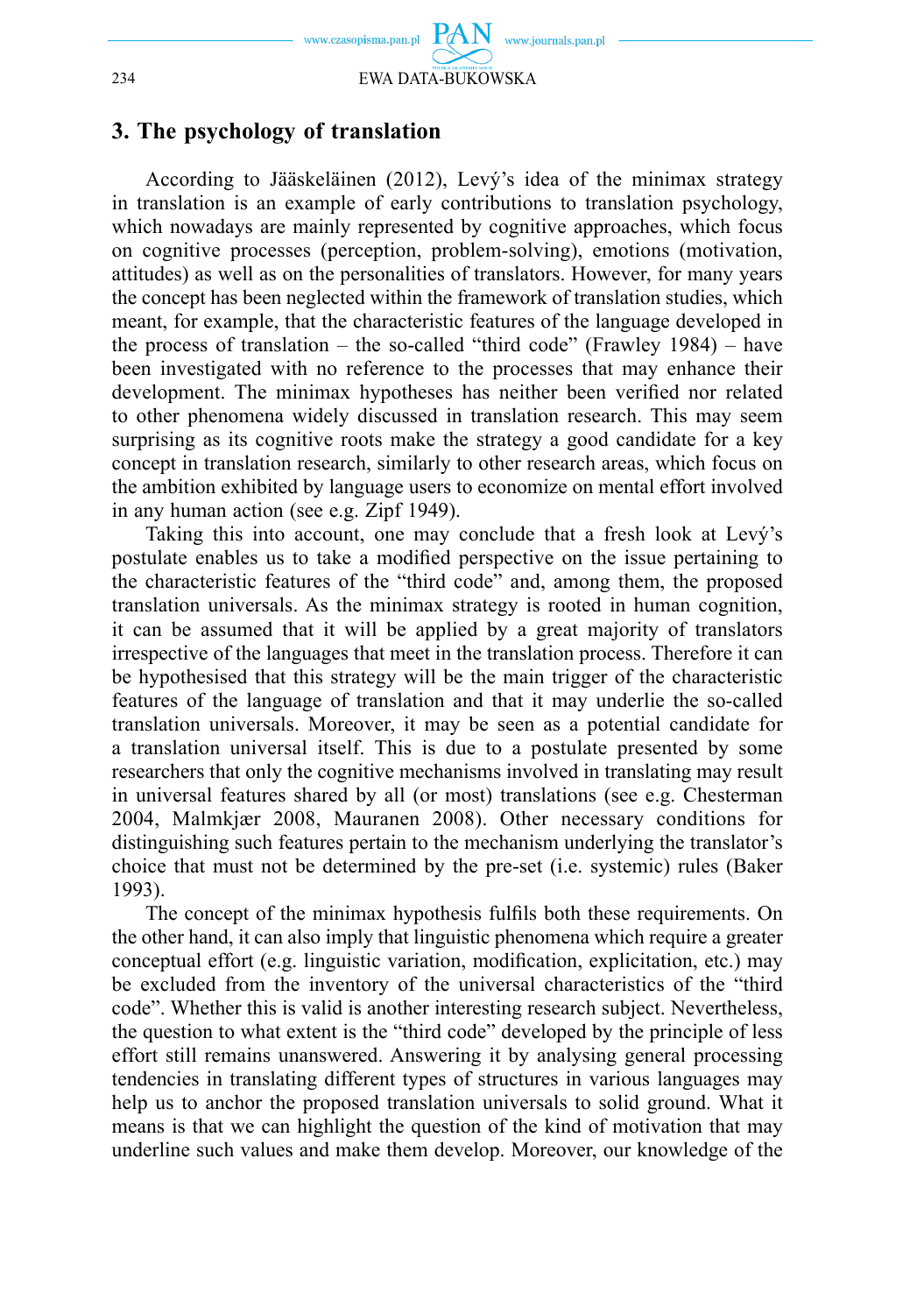www.czasopisma.pan.pl  $PAN$  www.journals.pan.pl DO TRANSLATORS GET ATTACHED TO CONSTRUCTIONS? 235

differences between the universal and the individual (i.e. culturally influenced) in translation may grow.

# **4. The "third code" and its characteristic features**

The language developed in the process of translation is conceived of as the "third code" (Frawley 1984) or translationese (Toury 1980, Gellerstam 1986). The features ascribed to such a language represent different types of characteristics. The first type includes translation universals, defined as the features that are present in translated texts, unlike genuine utterances, but are not a result of interference from a specific language system (Baker 1993: 243). These features are, among others, explicitation, simplification, normalisation, avoidance of repetition, etc. (Laviosa-Braithwaite 2002). Corpus research, which has been carried out in the last decade, allows us to conclude, with some reservations, that translated texts, when they are compared with genuine target text utterances, tend to be more explicit, more conservative in terms of linguistic expression and lexically less coherent. However, it cannot be excluded that in reality all these features result from some culturally motivated norms or conventions, which are connected with our (Western) view on how to translate (Tymoczko 1998).

The postulated translation universals are usually analysed on the basis of bilingual corpora with the use of concordance, which has led to considerable limitations in our knowledge of the mechanisms that operate in the translation process. According to Mauranen (2002: 166), a traditional corpus constitutes a record of individual unique solutions applied with regard to a given structure of the source text. They do not allow us to conclude whether other translators would take a similar course of action in the same situation. Additionally, the corpora are usually created on the basis of texts which have been subjected to editorial correction. Therefore, when analysing such linguistic material, we do not really know the kind and the extent of uniformity introduced by the editor in the case of the observed phenomena. The characteristic features of the language of translation are therefore established on the basis of a specific kind of "third code", treated as a constant (i.e. not subject to change) idealised system, which is detached from an individual act of translation, whose author is a bilingual language user  $-$  a translator who is equipped with a definite cognitive apparatus.

On the other hand, researchers also agree that different types of "third code" can be distinguished depending on the languages which meet in the translation process (Koppel and Ordan 2011). The features of such varieties of the "third code" may be called specific, even if it is not always easy to distinguish them from the universal ones. In this respect, we should consider not only the differences but also similarities between languages (Santos 1995). Therefore, the main hypothesis of my research claims that if morphological, syntactic and pragmatic differences and similarities between Swedish and Polish exist, they will result in the development of features specific to a Swedish-Polish "third"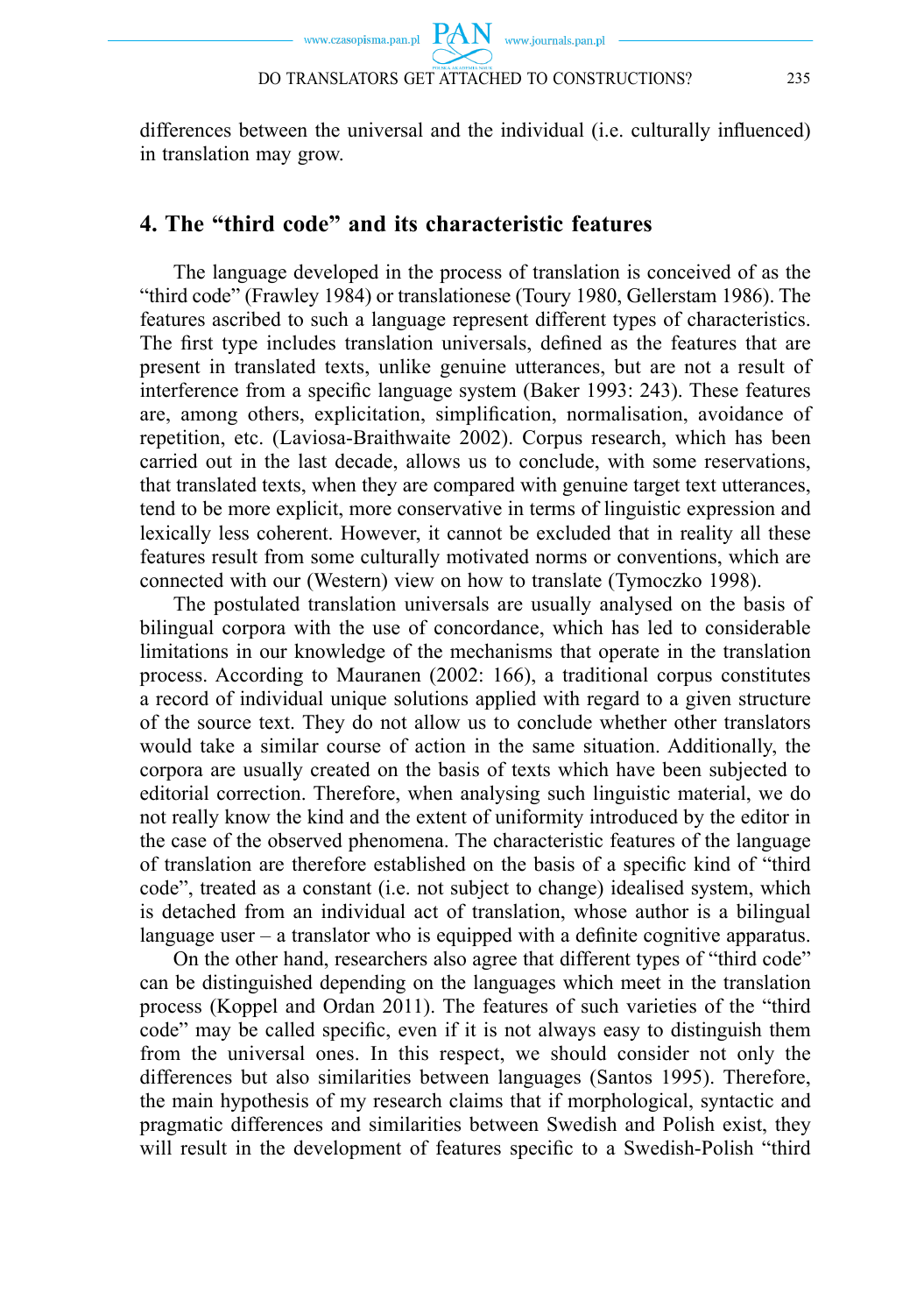

code" variety. However, the features that are postulated to be universal result from the underlying cognitive processes, because only these processes can guarantee the commonality of a feature. As Chesterman (2004: 10) puts it:

[t]he immediate causes of whatever universals there may be must be sought in human cognition – to be precise, in the kind of cognitive processing that produces translations.

# **5. Passive voice in Swedish**

Swedish has two distinct ways of expressing the passive: by attaching the grammatical suffix  $-s$  to a given verb form, or analytically, by using the auxiliary verbs *vara* 'be' and *bliva* 'become' and a past participle (*perfekt particip*). The former construction is the most widespread (Teleman et al. 1999: 360) and differentiates Swedish from over Scandinavian languages. As Laanemets's (2012: 92) research demonstrates, the –s passive is the most prevalent in Swedish as compared to other Scandinavian languages.

# **6. The passive and like constructions in Polish**

In Polish, the passive is prototypically a complex form, which consists of a past participle (*imiesłów bierny*) combined with the appropriate form of the auxiliary verb *być* 'be' or *zostać* 'become,' e.g. *jestem chwalony, będę chwalony, byłbym przekonany, został przekonany*. The auxiliary *zostać* is used only with perfective verb forms, while *być* can be combined with past participles of both perfective and imperfective verbs, e.g. *był przyjmowany* and *był przyjęty* (Klebanowska et al. 1985: 144, Bąk 1987: 358, Szober 1959: 271), which means that, potentially, this construction has a broader range of uses than the one with the verb *zostać*. However, the two constructions are not completely synonymous, even though both of them use past participles, e.g. *W roku 1683 kościół został zburzony* 'became destroyed' / *był zburzony* 'was destroyed'; the latter form suggests that it may have been destroyed earlier than 1683 (Klebanowska et al. 1985: 144-145).

The content profiled with the use of a passive construction can also be realised within linguistic conceptualisations by other means. Polish has several constructions that can be considered semantically akin to the passive voice. First of all, there is the impersonal construction, which consists of the reflexive pronoun *się* and a third person singular neuter verb form: *W naszym mieście buduje się nową szkołę, Dawniej prało się wszystko zwykłym mydłem.*  (Klebanowska, et al. 1985: 145, Bąk 1987: 360) This form is employed in all tenses and moods, e.g. the past: *budowało się*, the future: *będzie się budować*, the conditional: *budowałoby się*, etc. (Bąk 1987: 359). Such clauses, characterised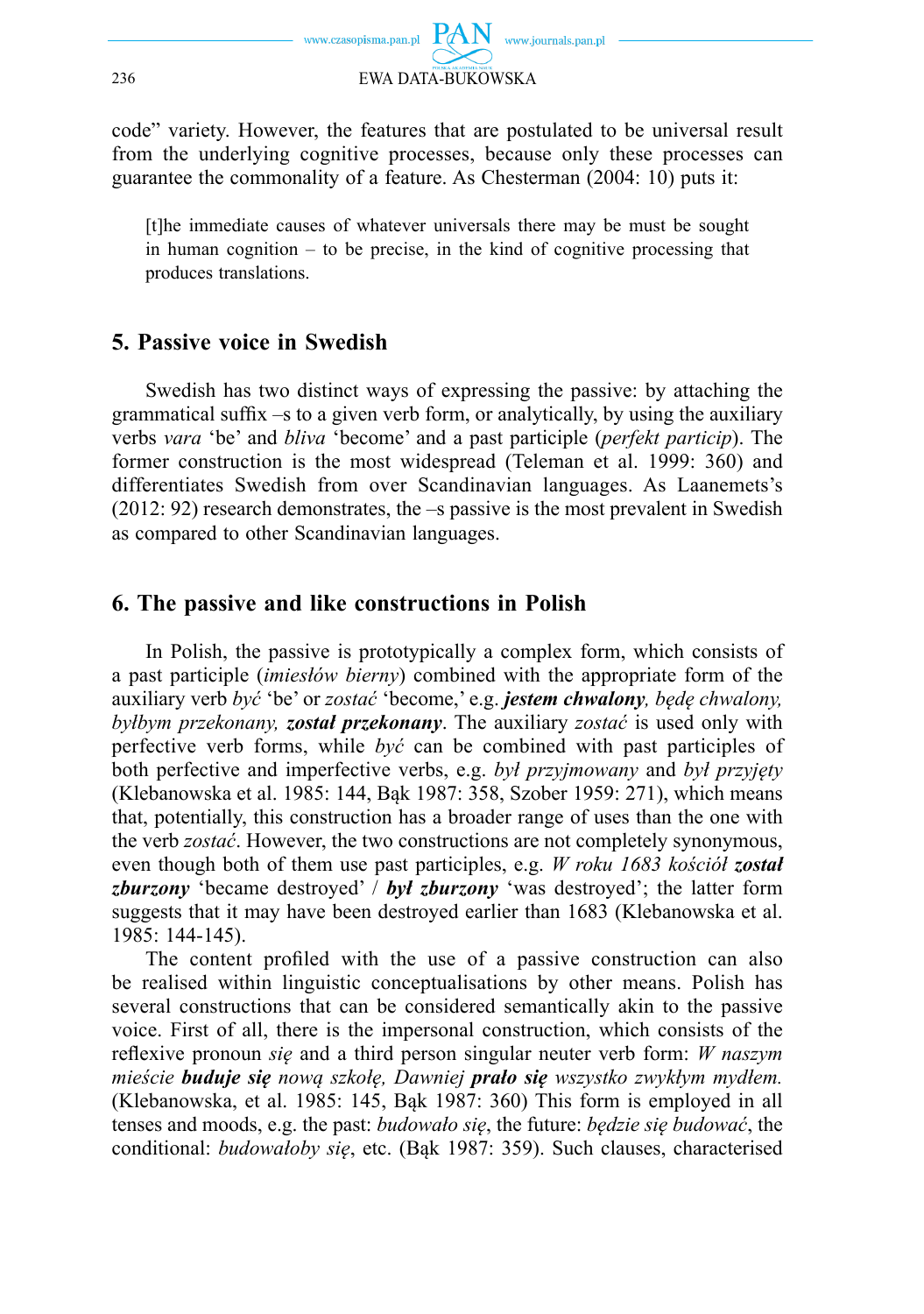as impersonal, which do not make the subject of the action explicit, resemble clauses in the passive, which is impersonal by nature. In such clauses the subject is not known; the speaker either does not wish to make it known or assumes that the subject is 'people' or 'every person'. This construction is commonly accepted to be the preferred way of constructing content in Polish whenever there is no need to make the doer of the action explicit.

Another form that can be considered semantically akin to the passive is the impersonal form of a verb formed by means of the suffixes *–no* and *–to*, which is only used in past tense, e.g. *budowano* 'was built', *zbudowano* 'has been built'. The forms *budowało się* and *budowano* are close in meaning, but the latter highlights the fact that the subject is indeed unknown. *Budowało się* may, in turn, mean *budowaliśmy* 'we were building (something)', *budował każdy* 'everybody was building (something),' depending on the context. In many conceptualisations, the *–no* and *–to* forms of transitive verbs can therefore be equivalent to the passive: *widziano* = *było widziane*, *zobaczono* = *zostało zobaczone*.

#### **7. The realization of passive meaning in translation into Polish**

The passive is used whenever the speaker wants to highlight the occurrence (the event, its circumstances, its character) itself and leave out the person or persons responsible for the action (or to keep them in the background) (Wierzbicka and Wierzbicki 1968: 100). Of course, the passive does not duplicate the function of the active or the impersonal construction. It is indispensable if one wants to use the language skilfully, and to learn to use the passive well in the language is no mean feat (Wierzbicka and Wierzbicki 1968: 102). However, it should be pointed out that Polish has no clear-cut guidelines as to the use of the passive and like constructions2. It is the speaker who decides how they wish to frame a situation in which they want to keep the doer of the action in the background, bearing in mind the character of the situation. Likewise, there are no guidelines as to how such constructions should be used to realise Swedish passive constructions in translation into Polish. What it means is that the same structures can be used in Polish to realise both the Swedish -s passive and the analytical passive constructions.

Potentially, the Swedish passive can be rendered into Polish by means of several constructions. For instance, it has been observed that the *się* impersonal construction can always be used instead of the *zostać / być* passive form. The Swedish sentence *Huset revs ned 1999* can therefore be realised as both *Dom został zburzony / był zburzony w 1999r.* and *Dom zburzyło się w 1999r.* 

<sup>2</sup> The use of the passive or the active requires that the theme-rheme structure be preserved. However, in this case, there are no rules that would allow to exclude a given solution or consider it the preferred one.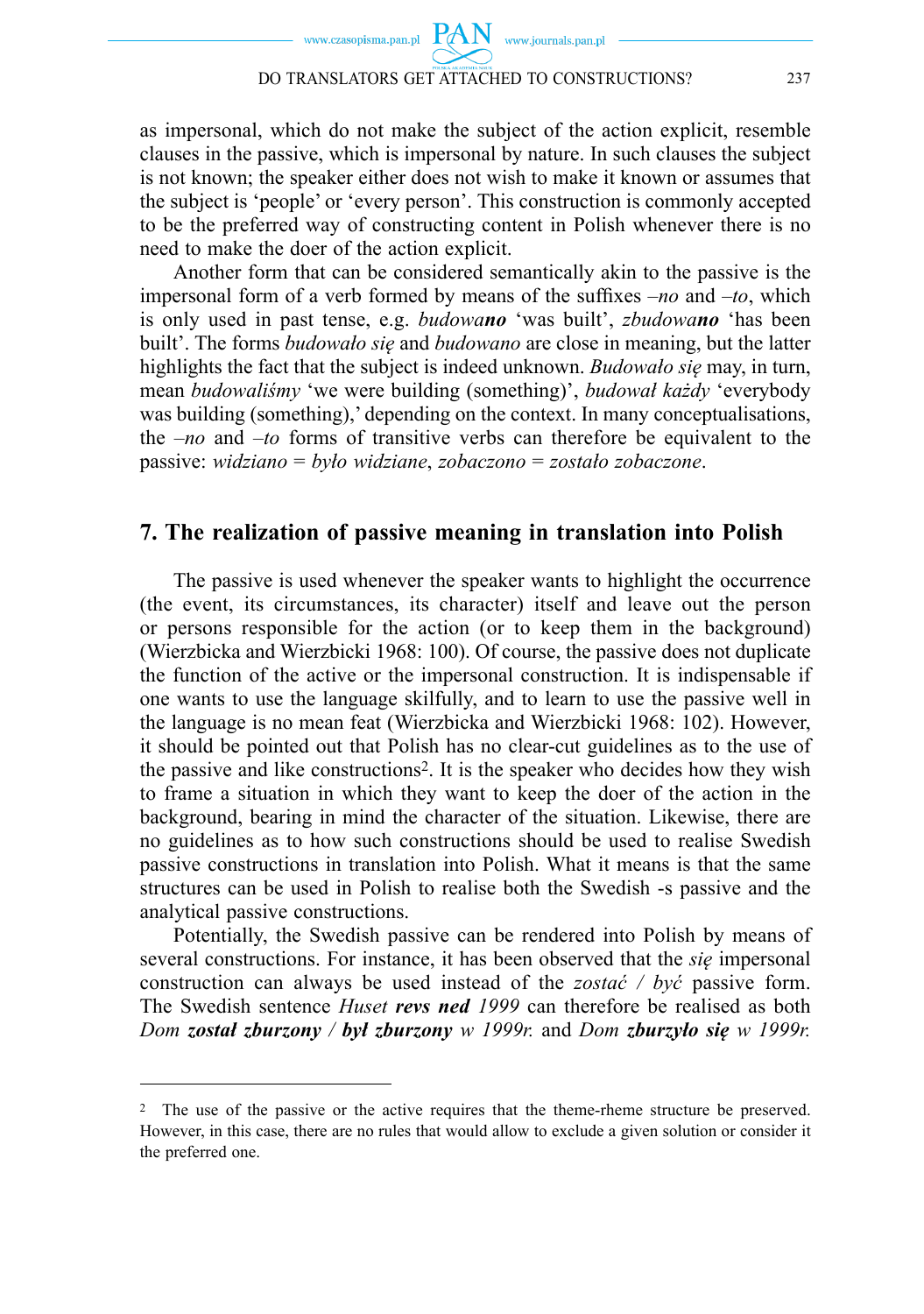

The impersonal *–no* construction is also fully acceptable in this context: *Dom zburzono w 1999r.* Which equivalent is chosen depends to a large extent on the context, which, however, may sometimes fail to suggest a clear solution. Since the passive highlights the person or thing that remains passive in a given situation, such an object can also be included in a conceptualisation based on an active construction, thus being brought back into the linguistic picture. More often than not, the Swedish passive is therefore rendered into Polish by means of the active. Furthermore, in translation, every relational structure (including the passive) can be realised by means of a nominalisation of one kind or another, e.g. *Dom został zburzony in 1999 r. / Zburzenie domu w 1999 r.* 

Taking all of the above into consideration, one may conclude that, when translating the passive into Polish, the translator can always choose from or use at least two different Polish constructions for any given Swedish conceptualisation that includes a passive form.

#### **8. The data and theoretical prerequisites**

My sample data consisted of a non-literary Swedish text (218 words) and its 43 Polish translations prepared by trainee translators (fourth-year students at the Department of Swedish Philology at the Jagiellonian University of Kraków, who had just started a practical course in translation).<sup>3</sup> An important condition for the collection of the data was to preserve the authenticity of the translators' behaviour. The students were asked to translate the text with the ordinary Polish target reader in mind. The text was translated independently, in each translator's natural environment, and the students had dictionaries and other reference material at their disposal. All translators worked from their second language (Swedish) into their first language (Polish). They had a relatively good command of their L2, but it was certainly worse than their command of L1 (the native tongue). No editing corrections to the collected texts were made. The translations have been numbered 1-43 and they are referred to by these numbers whenever quoted in this text.

For the purposes of the study, 7 source text structures (i.e. all but one  $-s$ passive structures present in the ST) were selected to form the basis for the investigation. As the investigation was partly aimed to broaden our knowledge of the universal features of the "third code", it was ensured that the collected data would make it possible to draw relevant conclusions. With Baker's (1993: 243) definition of translation universals in mind, i.e. "features which typically occur in translated text rather than original utterances and which are not the

<sup>3</sup> The source text was taken from Jan Svensson's compendium of text analysis *Kompendium I, Språklig textanalys*, Lund 1995, p.16. The analysed data is included in a Learner's Translation, designed specially for the research project focusing on the category of repetition in translation.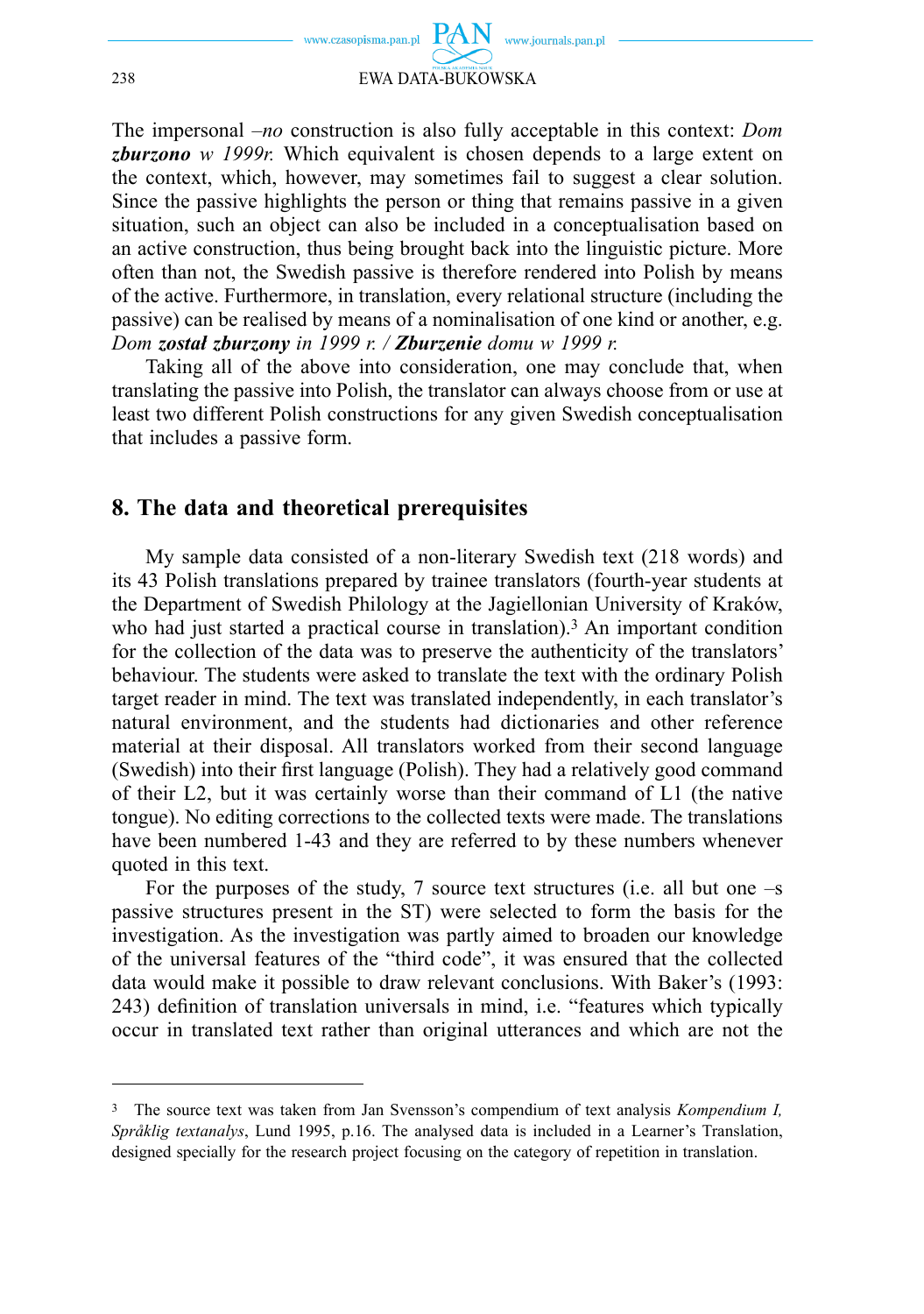results of interference from specific linguistic systems", it was ensured that all the investigated instances of Polish equivalents are not systemic but optional (i.e. depend on the translator's decision in a situation when they have a choice to make). For each form, a class of possible translational solutions was defined to build a paradigm for each –s passive form separately. The following TT structures were taken into account: the passive voice construction with the auxiliary verb *zostać/być*, the impersonal construction which includes the reflexive pronoun  $si\epsilon$ , the impersonal form which ends in the *–no/–to* suffix, and the active voice construction. Additionally, as it is always possible to nominalise the relational ST structure in translation, this kind of structure was also considered as a possible translational equivalent for the chosen ST structures. According to Levý (1967[2000]), choosing from among such defined alternatives is derived from the psycholinguistic factors that determine the translation process. It was therefore assumed that the distance between the forms included in the paradigm may be measured in the cognitive effort required to use them as renderings of the s-passive form. The least effortful (or most effortless) solution is copying, while the most effortful one is nominalisation (or another kind of formal change applied in the Polish rendering).

Moreover, as the investigation pertained to the minimax strategy, which is assumed to be cognitively motivated, another important factor in the analysis was the translators' lack of experience. The texts by the inexperienced translators are seen as reflecting the translator's most cognitively natural reactions to content processing from a source text to a target text in translation between two specific languages. In consequence, by revealing that the minimax is the strategy that underlies the course of action taken by the majority of the novice, inexperienced translators in reaction to the same language stimulus (i.e. the same ST structure in translation into a language), we manage to confirm the cognitive roots of this strategy. Since it is cognitively motivated, the strategy may be hypothesised to possess the maximal potential to develop universal features of the "third code".

Last but not least, as I believe that the characteristic features of the "third code" should be distinguished on the basis of material which reflects cognitive processes (which are always connected with an individual brain) the analysed texts were not subjected to editorial corrections. The reason was that, first of all, proofread texts represent two perspectives – the translator's and the proofreader's – which has a considerable influence on research results. Secondly, they may be filtered through cultural norms, which excludes the universality of a feature. This means that any kind of proofreading of a translated text is to be seen as strictly connected with introducing some culturally-rooted conventions, which may characterize the local branch of the "third code", which, however, cannot be treated as typical for the language of translation as such.

The ST text under investigation contains eight conceptualizations which include verbal –s passive forms. They have been labelled A - H. The A structure was not included in the analysis, because it uses the –s form as an auxiliary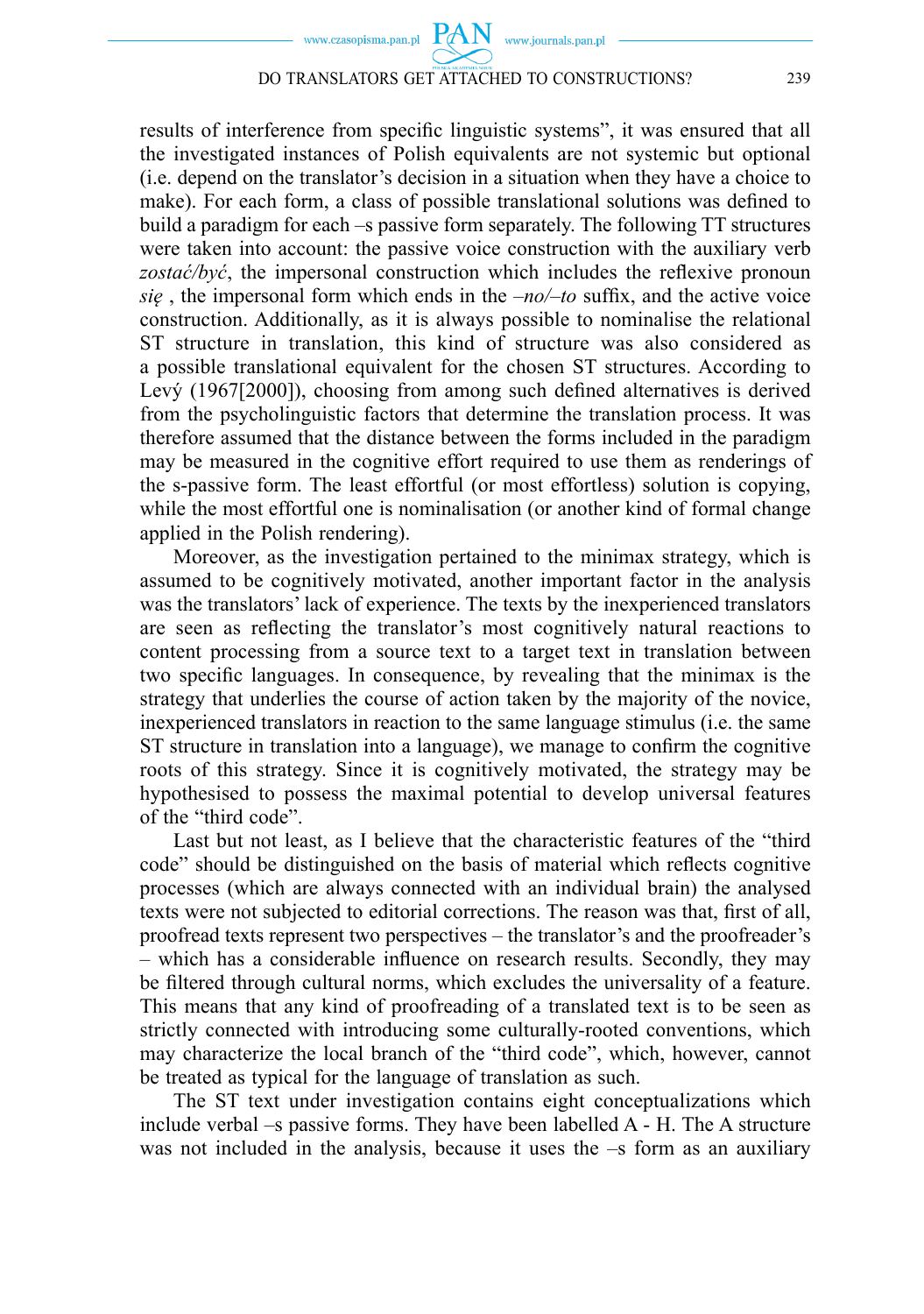

verb, which is not possible to be rendered by a passive *zostać*/*być* construction in Polish.

- A. Förslaget **föreslås träda** i kraft vid årsskiftet [...]. '**is proposed to enter** into force'
- B. Enligt förslaget **slopas** sjukförsäkringsavgiften för löntagarna. '**is abolished**'
- C. Och samtidigt **avskaffas** avdragsrätten för denna avgift [...]. '**is deducted**'
- D. Vidare **justeras** skatteskalorna [...]. '**are adjusted**'
- E. Ett extra avdrag för lägre inkomsttagare **införs**. '**is introduced**'
- F. Och det ska **fi nansieras** genom höjda arbetsgivar- eller socialavgifter.'will **be fi nanced**'
- G. Den skattesänkning som den nya reformen medför **äts** till en del **upp** av höjningar av komun- och landstingsskatten. '**is compensated**'
- H. Dessa skatter **höjs** med i genomsnitt en och trettiofem. '**are raised**'

In the collected data the renderings of the chosen ST structures were analysed in two ways: horizontally (in all the collected translations of the given ST structure) and vertically (within each translated text with reference to all the selected ST structures). The analysis of the collected target texts focused on the realisation of the selected units (which reflect cognitive processes) and not on adequacy. That is why *all* realisations of a given unit in the target texts were taken into account, even if some of the translators failed to render the message of the original successfully.

Another important factor in the investigation was text type. It should be stressed that languages may differ as to the use of the passive. While in Swedish the passive expressed with the  $-$ s suffix is widespread, in Polish, passive forms, being more complex than active ones, are less common (Bąk 1987: 359). Since in Polish the passive is a less popular means of expression in ordinary texts, that is natural, normal Polish texts that simply concern people and things (Wierzbicka and Wierzbicki 1968: 100) and tends to be associated with written language and more formal registers, the study discussed in this article uses a text that represents bureaucratic language. In Polish using the passive comes more naturally in this kind of language and corresponds with the Swedish text. However, this does not mean that other kinds of constructions, which are equivalent to the passive with respect to content, cannot be used in a text of this sort.

# **9. The results**

Let us now have a look at what kind of translational decisions the translators made. The results of the analysis are presented in Table 1 below. The horizontal data analysis has demonstrated that each of the structures under investigation was translated into Polish with the use of at least three different equivalents. The ST structure C was rendered with the use of five different types of structures in the Polish translations, as illustrated by example 1 below. The Polish equivalents of the –s passive form *avskaffas* 'is deducted' are shown in bold.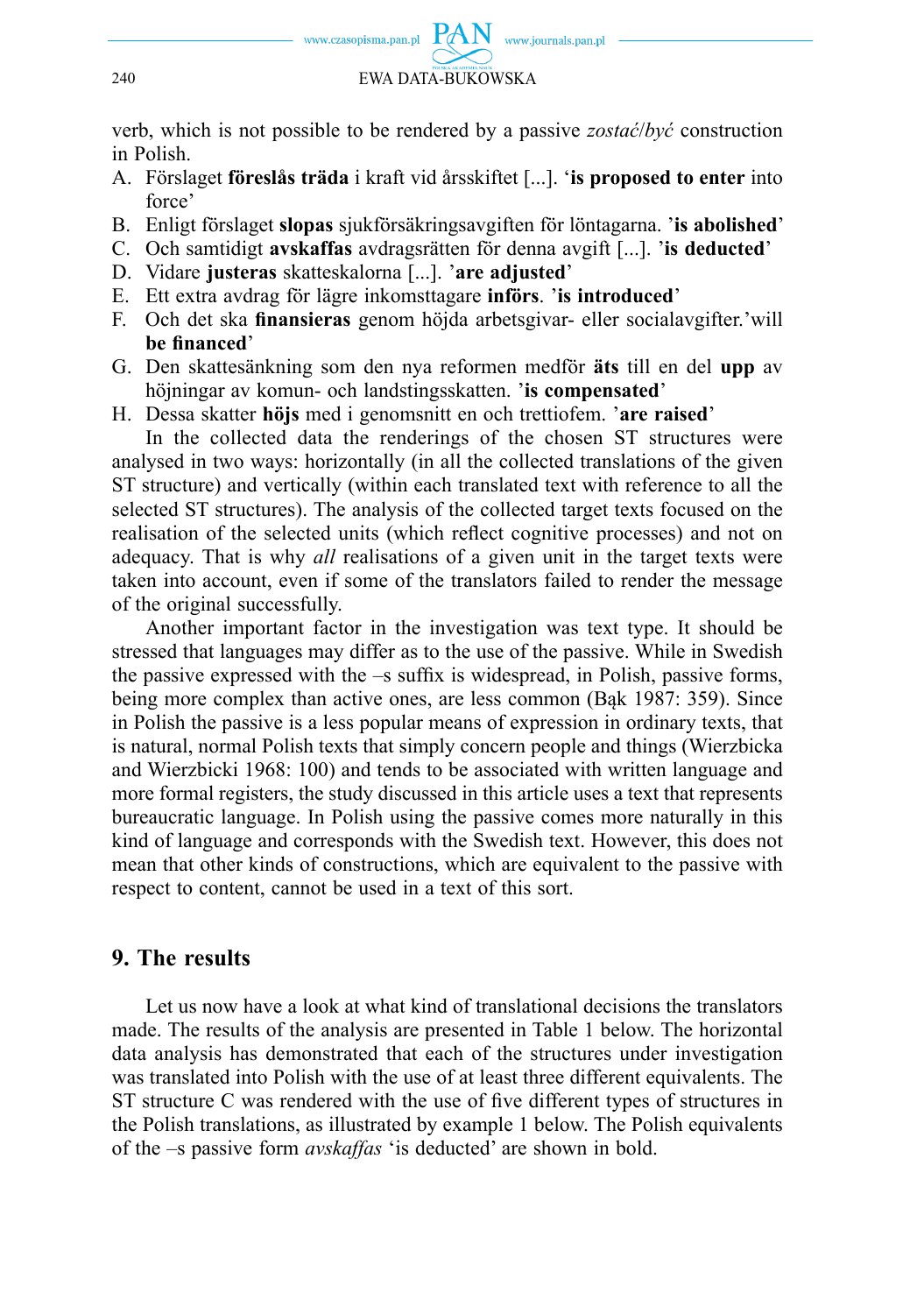www.czasopisma.pan.pl  $\text{PAN}_{\text{www.journals.pan.pl}}$ 

(1)

Jednocześnie **znosi się** prawo do potrącenia […]. (1) **[The** *się* **impersonal construction]**

Jednocześnie […] **zostaje zniesione** prawo do […]. (6) **[The** *zostać* **passive construction]**

Równocześnie **zlikwidowane będzie** prawo do […]. (23) **[The** *być* **passive construction ]**

Projekt reformy […] jednocześnie **likwiduje** możliwość odpisania […]. (19) **[The active voice construction]**

**Zniesienie** prawa do odliczenia […]. (35) **[nominalisation]**

Reforma przewiduje […], jednocześnie **anulując** możliwość odliczenia […]. (43) **[-***ąc* **gerund]**

Yet a great majority of all the renderings collected in the investigation were the passive voice constructions. Except for structure H, all the other source structures (B-G) were realised by means of Polish passive constructions in over 50% of the translations, i.e. in twenty-two texts and more. In the case of F, as many as 95% of the translators resorted to this kind of rendition.

The data can then confirm that the beginner translators display a strong tendency to apply the minimax strategy when translating the same text. What it means is that the translators would choose the least effortful of all the available variants Polish has to offer. At the same time, the study shows that nominalisation, which entails a greater conceptual effort on the part of the translator, was rarely used. No doubt, whether nominalisation is used or not depends on the degree to which the conventions of the target language make such a solution acceptable. However, in the assembled data, nominalisation concerned all but one structure (i.e. conceptualisation F). What is also noticeable is that the –*no*/-*to* construction is very rarely used as an equivalent to the Swedish passive voice. The reason might be its association with the past tense. Since the source text is written in the present tense, the construction was difficult to use and indeed occurred in exceptional circumstances in the case of two source structures, D and E.

Moreover, the vertical data analysis revealed that in thirty-three texts the translators used the passive construction (in both variants) in over 50% of the analysed structures, i.e. to translate four source structures and more in each individual translation. The results of this analysis are shown in Table 2 below. It can therefore be concluded that most translators used the minimax strategy in their individual translations because they preferred the passive construction as an equivalent to the Swedish passive voice even though they had a range of other options to choose from. Only ten translations did not render the passive literally in most of the translated structures. This group includes translations: 1, 3, 5, 11, 18, 19, 27, 35, 36, 43 (see Table 4 below where the solutions used in 1, 5, 19, 27, 36, 43 are shown).

Let us now see to what extent the translator's succeeding moves were influenced by his/her previous decisions. It was observed that once the translators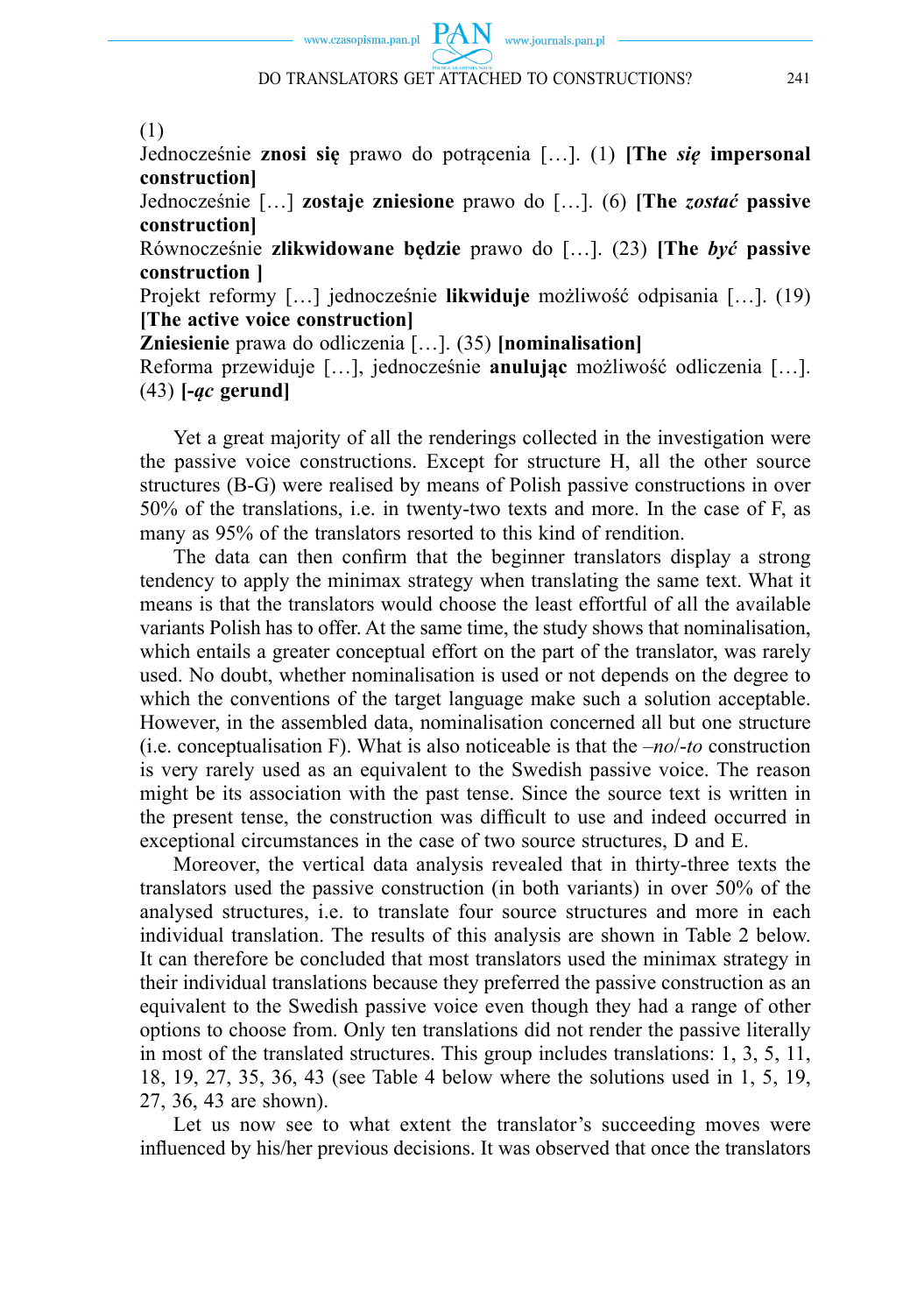

have decided in favour of one of the alternatives, they have repeated the choice in a number of consequent moves. A vast majority of the translators (twentynine) used the same construction (of choice) in over 50% of structures (i.e. four and more), as also illustrated by Table 2. What is more, in a vast majority of the texts (twenty-seven) the *zostać* + past participle passive construction was used repeatedly. In six of them, no other type of construction was used in translation: 6, 9, 14, 17, 22, 26. The solutions used in these texts are shown in detail in Table 3 below.

The study shows that the minimax strategy was also employed in another way. In Polish, the translator who uses a passive construction can place the auxiliary either before or after the past participle, e.g. *zostaje zniwelowane / zniwelowane zostaje*. As far as the analysed texts are concerned, the translators mostly repeat one kind of word order in the phrase. In eleven texts 2, 8, 9, 14,17, 26, 30, 34, 37, 40, 41 (cf. Table 3) the translators preferred the order *zostać* + past participle (e.g. in 14: *zostanie zniesiona, zostanie zniesione, zostają uregulowane, zostało wprowadzone, zostanie sfinansowane, zostanie odzyskane), while in text 12* the dominant choice was past participle + *zostać* (*zniesiona zostaje*, *zniesiona zostaje, skorygowana zostaje, wprowadzone zostaje*). This tendency to use the same word order in the construction within one translation exemplifies cognitive economy, which results in individual translators using the minimax strategy. Furthermore, some translators would choose one Polish structure and employ it throughout the text, as illustrated by Table 4. This was the case mostly with translation 1, in which the impersonal *się* construction was used consistently. An attachment to a specific behaviour can also be seen in the alternate use of certain constructions, e.g. in text 3, where the passive was used interchangeably with the impersonal *się* construction, or in 35, in which three different constructions were used, repeated in pairs of the same type. In translation 18 the only repeated verb form was *miałaby*, which is used to render the conditional mood both in the passive and in the active. The use of this mood has to be attributed to the translator's independent choice, which seems completely inaccurate from the point of view of equivalence. However, the fact that the translator employs this form consistently throughout the text points to their subconscious use of the minimax strategy.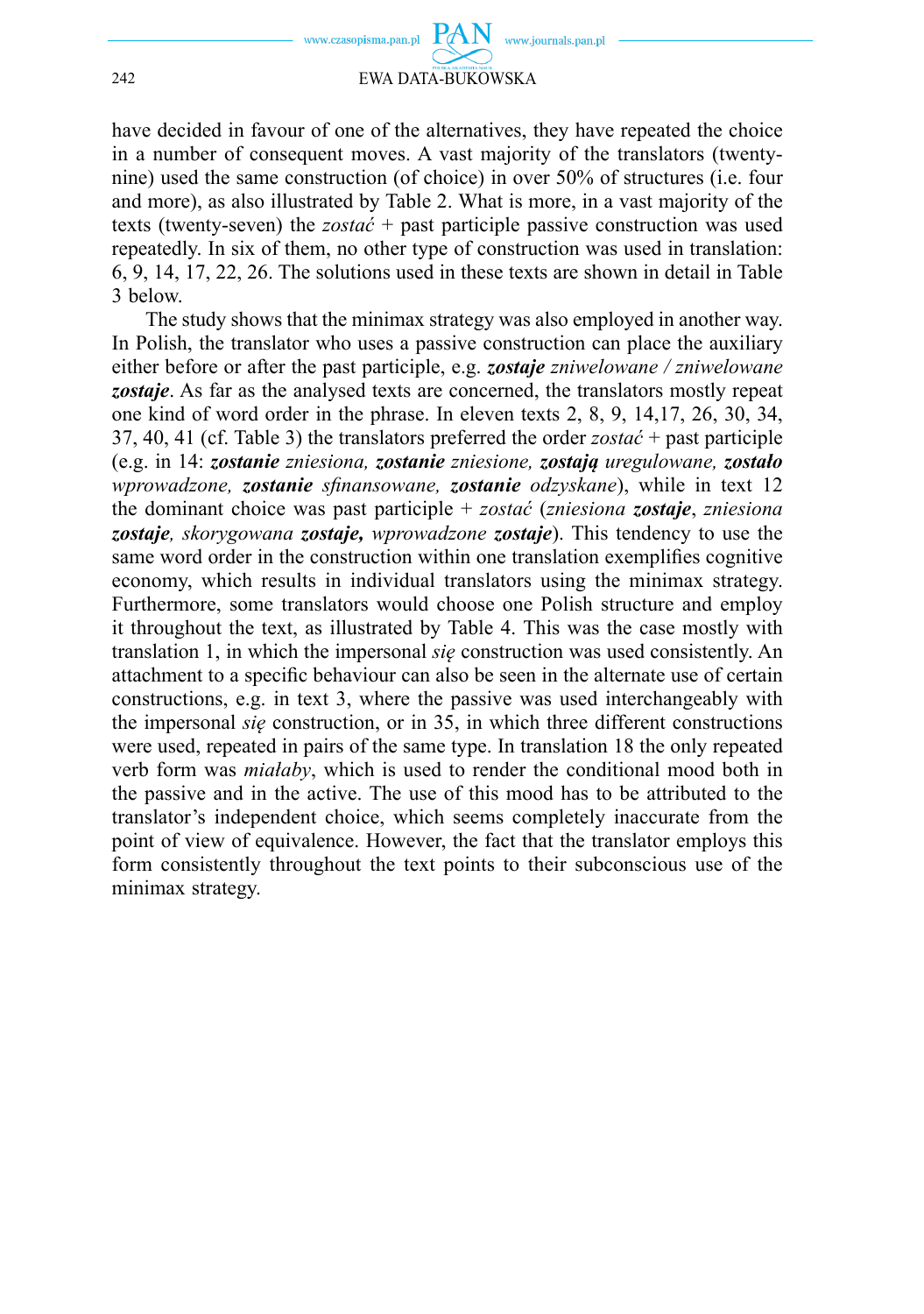|                                                                                           | equivalent<br>$\frac{1}{2}$                  |              |                |             | $ 2,32\%$                |                |                 |                        | 4,65%                 |
|-------------------------------------------------------------------------------------------|----------------------------------------------|--------------|----------------|-------------|--------------------------|----------------|-----------------|------------------------|-----------------------|
|                                                                                           |                                              |              |                |             |                          |                |                 |                        |                       |
|                                                                                           | The $-qc$<br>presens<br>gerund               |              |                | 2,32%       |                          |                |                 |                        |                       |
|                                                                                           |                                              |              |                |             |                          |                |                 |                        |                       |
|                                                                                           | construction<br>impersonal<br>The<br>$ou-$   |              |                |             | 4,65%                    | 4,65%          |                 |                        |                       |
|                                                                                           |                                              |              |                |             |                          | $\overline{c}$ |                 |                        |                       |
|                                                                                           | nominalisation<br>of one kind or<br>another  |              | 20,93%         | 11,62%      | 13,93%                   | 6,97%          |                 | 6,97%                  | 2,32%                 |
|                                                                                           |                                              |              |                |             | 。                        | E,             |                 |                        |                       |
| Table 1. The translation of the investigated Swedish $-$ s passive structures into Polish | construction<br>The aktive                   |              | 2,32%          | 4,65%       | 4,65%                    | 6,97%          | 2,32%           | 18,60%                 | 39,53%                |
|                                                                                           |                                              |              |                |             |                          | 3              |                 | œ                      | $\overline{17}$       |
|                                                                                           | construction<br>impersonal<br>The sie        |              | 4,65%          | 4,65%       | 4,65%                    | 16,27%         | $2,32\%$        | 9,30%                  | 4,65%                 |
|                                                                                           |                                              |              |                |             |                          | $\overline{7}$ |                 |                        |                       |
|                                                                                           | construction<br>The $zostac'$<br>być passive |              | 72,09%         | 76,74%      | 69,76%                   | 65,11%         | $95,34\%$       | 65,11%                 | 48,83%                |
|                                                                                           |                                              |              | ಸ              | 33          | $\overline{\mathbf{30}}$ | 28             |                 | 28                     | ត                     |
|                                                                                           |                                              | A   föreslås | slopas         | C avskaffas | D   justeras             | införs         | F   finansieras | jäts  app              | $H \mid h\ddot{o}$ js |
|                                                                                           |                                              |              | $\overline{B}$ |             |                          | $\overline{E}$ |                 | $\frac{1}{\mathbf{G}}$ |                       |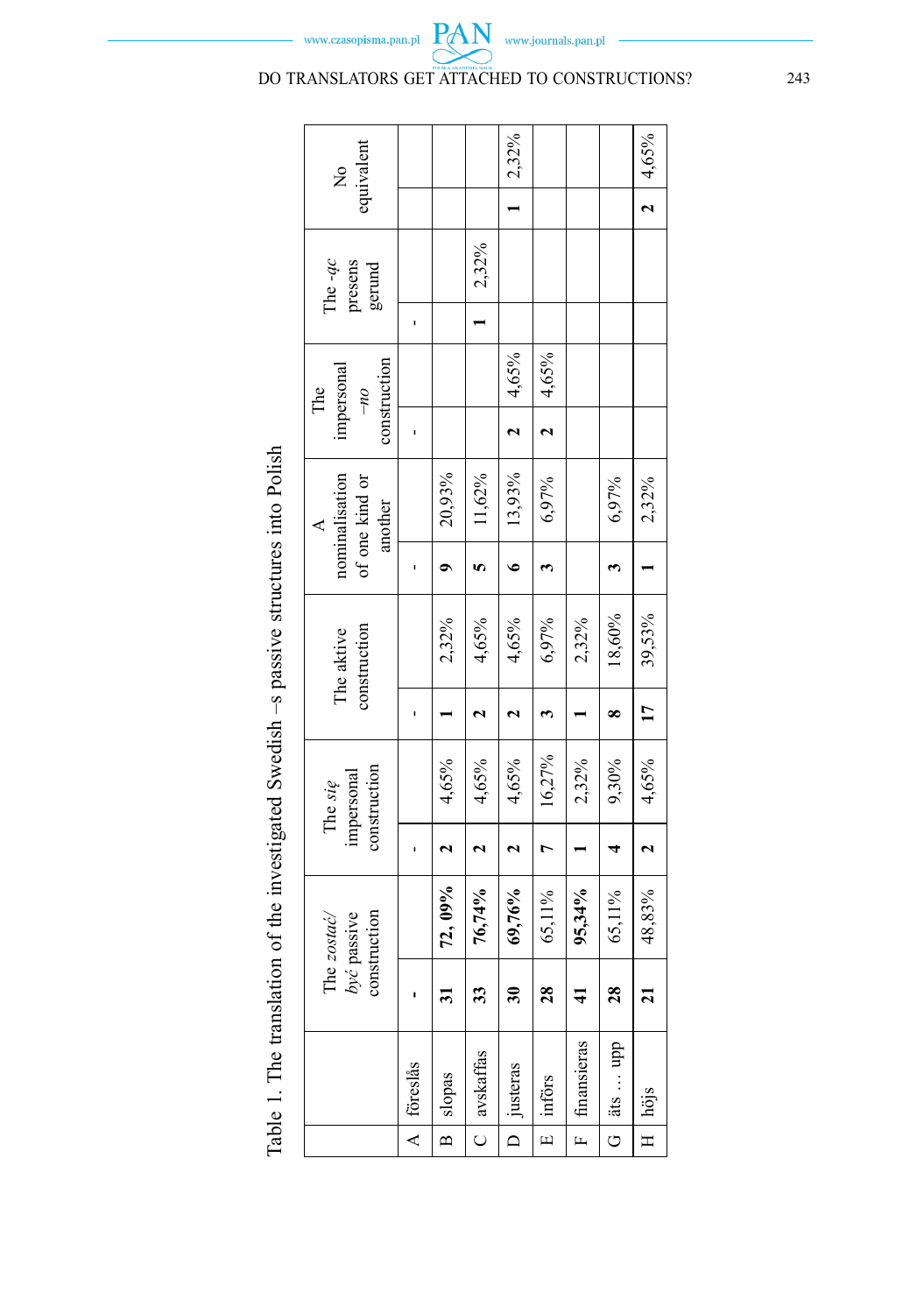| $-10$                                                                                                                                                                                                                          |
|--------------------------------------------------------------------------------------------------------------------------------------------------------------------------------------------------------------------------------|
|                                                                                                                                                                                                                                |
|                                                                                                                                                                                                                                |
| $\frac{1}{2}$                                                                                                                                                                                                                  |
|                                                                                                                                                                                                                                |
|                                                                                                                                                                                                                                |
| and the property of the company of the company of the company of the company of the company of the company of the company of the company of the company of the company of the company of the company of the company of the com |
|                                                                                                                                                                                                                                |
|                                                                                                                                                                                                                                |
|                                                                                                                                                                                                                                |
|                                                                                                                                                                                                                                |
|                                                                                                                                                                                                                                |
|                                                                                                                                                                                                                                |
| j                                                                                                                                                                                                                              |
|                                                                                                                                                                                                                                |
|                                                                                                                                                                                                                                |
|                                                                                                                                                                                                                                |
|                                                                                                                                                                                                                                |
| ֧֛֪֖֖֧֪֪֪֪֪֪֪֪֪֪֧֪֪֪֪֪֪֪֪֪֪֪֪֪֪֛֪֪֪֪֪֛֟֕֕֝֝֝֝֝                                                                                                                                                                                 |
| $\frac{1}{1}$<br>Ĭ                                                                                                                                                                                                             |
|                                                                                                                                                                                                                                |
|                                                                                                                                                                                                                                |
| į<br>Ę                                                                                                                                                                                                                         |

| Table 2. The use of the passive construction (in both variants) in each individual translation $(1-43)$ |                 |                           |                                                                     |                |                |                      |                                            |                          |                |                                                         |                          |                          |                          |                                           |                 |                |                 |  |
|---------------------------------------------------------------------------------------------------------|-----------------|---------------------------|---------------------------------------------------------------------|----------------|----------------|----------------------|--------------------------------------------|--------------------------|----------------|---------------------------------------------------------|--------------------------|--------------------------|--------------------------|-------------------------------------------|-----------------|----------------|-----------------|--|
| The translation                                                                                         |                 | $\overline{\phantom{0}2}$ | $\overline{\phantom{0}}$                                            | $\overline{1}$ | $\frac{1}{2}$  | $\overline{\bullet}$ | $\overline{7}$                             |                          |                | $\begin{array}{ c c c c }\n\hline\n0&10&1\n\end{array}$ |                          |                          |                          | $11 \mid 12 \mid 13 \mid 14 \mid 15 \mid$ |                 | $\frac{16}{1}$ | $\overline{17}$ |  |
| used zostać/być passive<br>The quantity of the<br>construction                                          |                 | $\circ$                   | $\tilde{c}$                                                         |                |                |                      | $\overline{\phantom{0}}$                   | $\overline{a}$           |                | 5                                                       | $\frac{1}{3}$            | $\overline{\phantom{0}}$ | $\overline{\phantom{0}}$ | $\overline{7}$                            |                 |                | $\overline{ }$  |  |
| passive construction in more<br>The repetition of the chosen<br>than 50% of structures                  |                 | $\mathbf{\varsigma}$      |                                                                     | 5              |                | $\overline{a}$       |                                            |                          |                | $\overline{a}$                                          |                          | $\overline{4}$           | $\circ$                  | $\overline{1}$                            |                 |                | $\overline{a}$  |  |
|                                                                                                         |                 |                           |                                                                     |                |                |                      |                                            |                          |                |                                                         |                          |                          |                          |                                           |                 |                |                 |  |
| The translation                                                                                         | $\overline{18}$ |                           | $19$   $20$   $21$   $22$   $23$   $24$   $25$   $26$   $27$   $28$ |                |                |                      |                                            |                          |                |                                                         |                          | $\frac{1}{2}$            | $\frac{1}{30}$           | $\overline{31}$                           | $\overline{32}$ | $\frac{33}{2}$ | 34              |  |
| used zostać/być passive<br>The quantity of the<br>construction                                          | $\tilde{ }$     | $\tilde{3}$               | $\overline{\phantom{0}}$                                            | $\frac{1}{4}$  | $\overline{7}$ |                      | $\begin{array}{c c} 6 & 1 & 2 \end{array}$ | $\overline{\phantom{0}}$ | $\overline{7}$ | $\frac{1}{3}$                                           | $\overline{\phantom{0}}$ | $\overline{\phantom{0}}$ | $\overline{\phantom{0}}$ | $\overline{4}$                            | $\sim$          | $\circ$        | 4               |  |
| passive construction in more<br>The repetition of the chosen<br>than $50\%$ of structures               | 4               |                           | 4                                                                   |                | $\overline{ }$ |                      | $\overline{4}$                             | $\overline{6}$           | $\circ$        |                                                         |                          |                          | $\sim$                   |                                           |                 |                | 4               |  |

| The translation                                                                        |  |  |  |  |  |  |                          |  | 18   19   20   21   22   23   25   26   27   28   29   30   31   32   33   34 |  |
|----------------------------------------------------------------------------------------|--|--|--|--|--|--|--------------------------|--|-------------------------------------------------------------------------------|--|
| used zostać/być passive<br>The quantity of the                                         |  |  |  |  |  |  | $\overline{\phantom{a}}$ |  |                                                                               |  |
| The repetition of the chosen<br>passive construction in more<br>than 50% of structures |  |  |  |  |  |  |                          |  |                                                                               |  |

| The translation                                        |  | $35 \mid 36 \mid 37 \mid 38 \mid 39 \mid 40 \mid 41 \mid 42 \mid 43$ |  |                 |  |  |
|--------------------------------------------------------|--|----------------------------------------------------------------------|--|-----------------|--|--|
| used zostać/być passive<br>The quantity of the         |  |                                                                      |  |                 |  |  |
| construction                                           |  |                                                                      |  |                 |  |  |
| The repetition of the chosen                           |  |                                                                      |  | - 4 - 4 - 4 - 4 |  |  |
| passive construction in more<br>than 50% of structures |  |                                                                      |  |                 |  |  |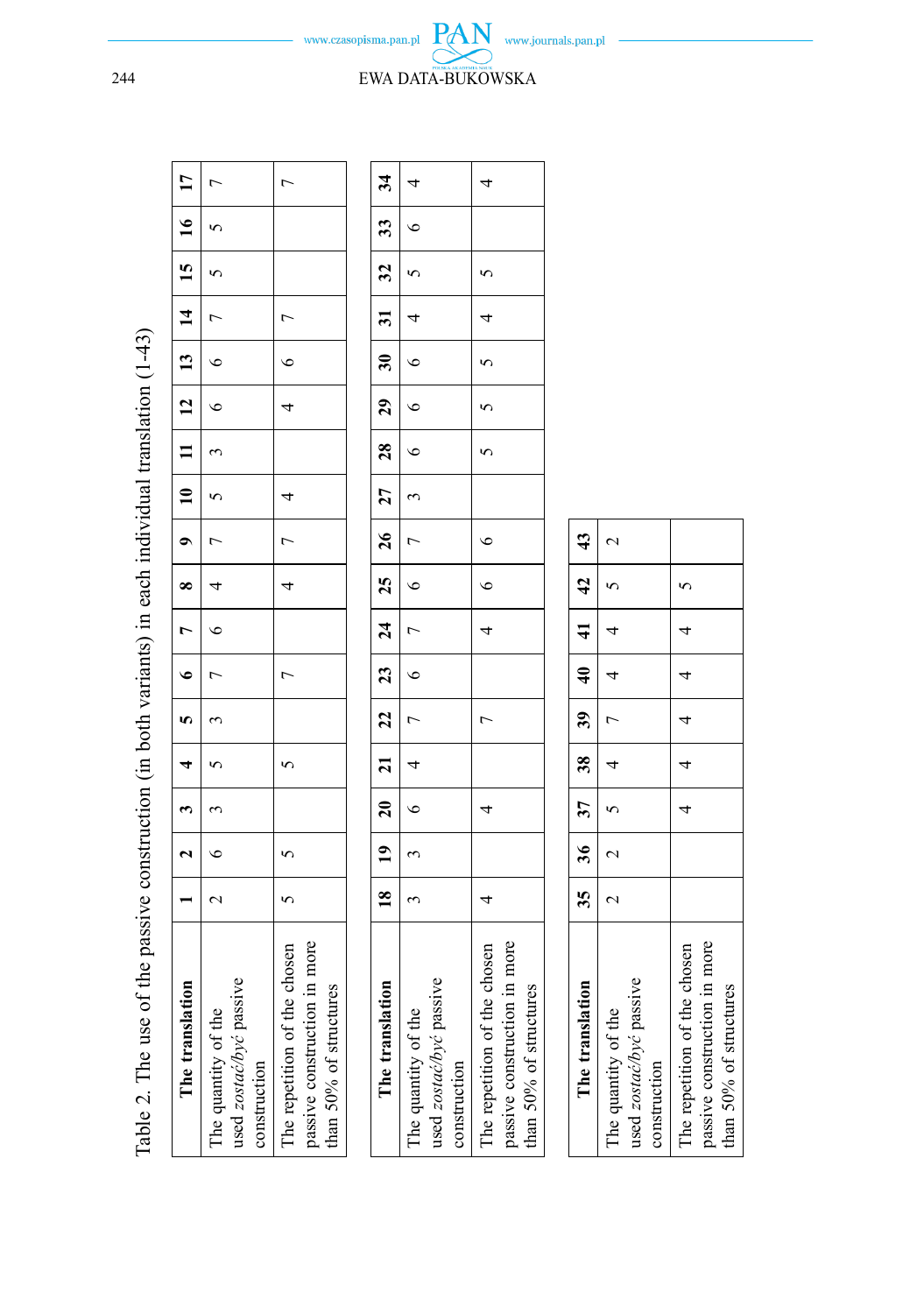Table 3. The repetition of the zostać passive construction in the texts in detail Table 3. The repetition of the *zostać* passive construction in the texts in detail

www.journals.pan.pl

**PAN** 

www.czasopisma.pan.pl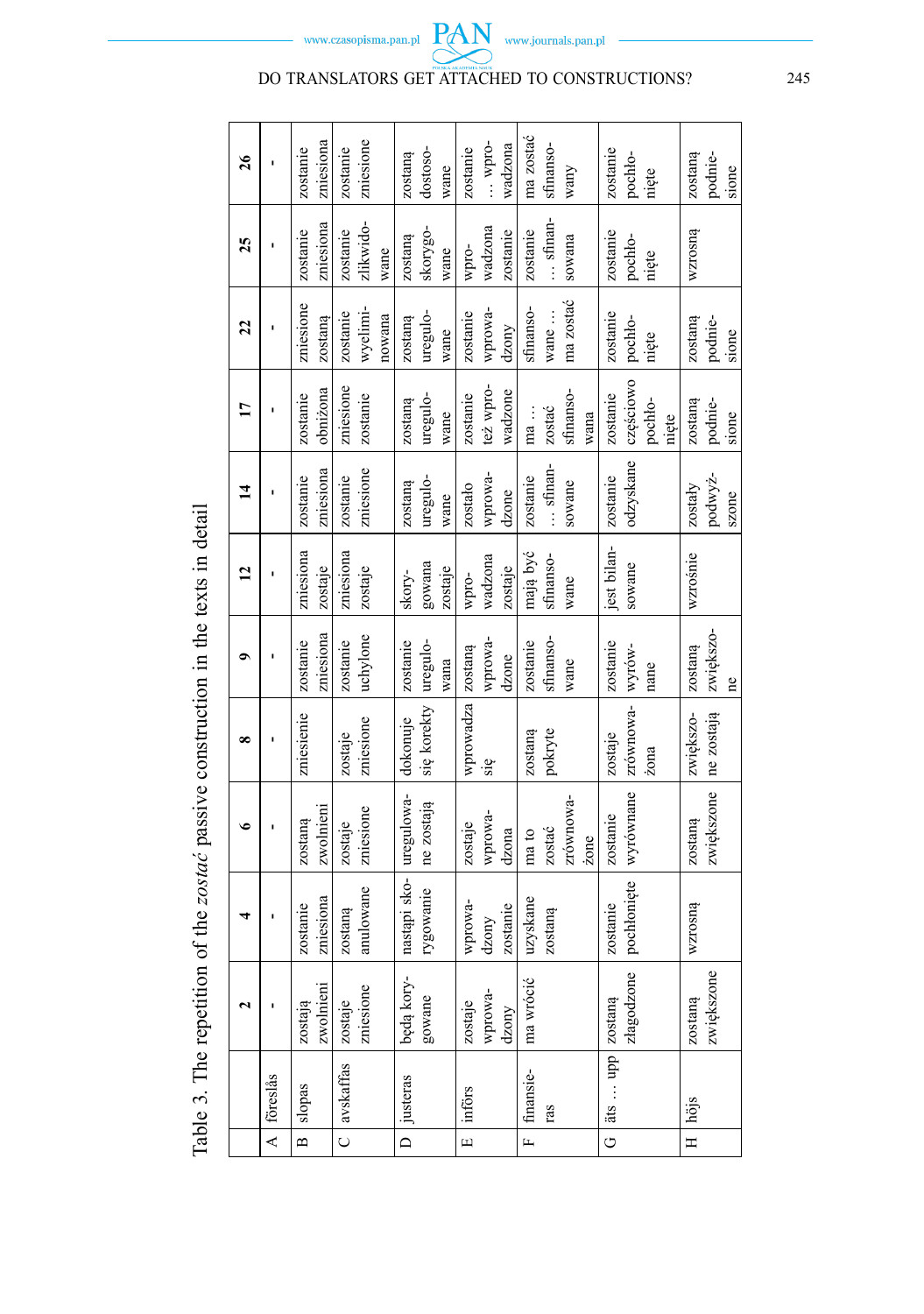|                                                        | 43             |            | zniesienie               | anulując                  | ny zostanie<br>skorygowa-          | przysługi-<br>wać będą                           | zostaną uzy-<br>skane                     | jednak czę-<br>wiąże się<br>ściowo z | wyniesie                         |
|--------------------------------------------------------|----------------|------------|--------------------------|---------------------------|------------------------------------|--------------------------------------------------|-------------------------------------------|--------------------------------------|----------------------------------|
|                                                        | $\frac{36}{5}$ | ı          | uchylenie                | miałoby być<br>zniesione  | zmieniono<br>Δy                    | się wprowa-<br>proponuje<br>dzenie               | zostanie on<br>pokryty                    | pochłonie                            | wzrosną                          |
|                                                        | 35             | ı          | zniesienie               | zniesienie                | wyregulo-<br>wano                  | wprowa-<br>dzono                                 | będą finan-<br>sowane                     | będzie spo-<br>żytkowana             | wzrosną                          |
|                                                        | 27             | ı          | likwidację               | zniesione<br>zostanie     | cji ulegnie<br>modyfika-           | wprowa-<br>zostanie<br>dzony                     | zostać sfi-<br>nansowane                  | oznacza                              | zwiększą<br>się                  |
|                                                        | $\overline{a}$ |            | zniesienie               | likwiduje                 | gowane<br>skory-                   | zostaną<br>zostaną<br>dzone                      | sfinanso-<br>wane                         | odbędzie<br>dzieki<br>się …          |                                  |
|                                                        | $\frac{8}{10}$ |            | miałaby być<br>zniesiona | miałaby<br>znosić         | regulować<br>miałaby               | wprowadzać   wprowa-                             | będzie finan- zostanie    ma to<br>sowana | doprowadzi<br>wyższenia<br>do pod-   | zostaną pod- wzrosną<br>wyższone |
|                                                        | 2              |            | zniesiona<br>zostaje     | zniesiona<br>zostaje      | skorygowa-<br>na zostaje           | planuje się   wprowadzo-   miałaby<br>ne zostaje | ma być sfi-<br>nansowane                  | jest bilanso-<br>wane                | wzrośnie                         |
|                                                        | <b>in</b>      |            | ma zostać<br>zniesiona   | zniesiona<br>zostanie     | korekcie<br>ulegnie                | wprowa-<br>dzić                                  | pokryte<br>zostaną                        | skutkiem<br>będzie                   | wzrosną                          |
| Table 4. The solutions used in particular translations |                |            | mają zostać<br>zniesione | planuje się<br>zniesienie | mają zostać<br>poddane<br>korekcie | wprowadze-<br>planuje się<br>nie                 | uzyskane<br>mają być                      | poczyni się                          | podwyższa   ma wynieść           |
|                                                        |                |            | znosi się                | znosi się                 | reguluje się                       | wprowadza<br>się                                 | finanso-<br>ma być<br>wane                | jest wspo-<br>magane                 | się                              |
|                                                        |                | A föreslås | slopas                   | C avskaffas               | D   justeras                       | införs                                           | F   finansieras                           | qdn  sig                             | $H \mid hojs$                    |
|                                                        |                |            | $\overline{B}$           |                           |                                    | $\overline{E}$                                   |                                           | $\overline{5}$                       |                                  |

www.journals.pan.pl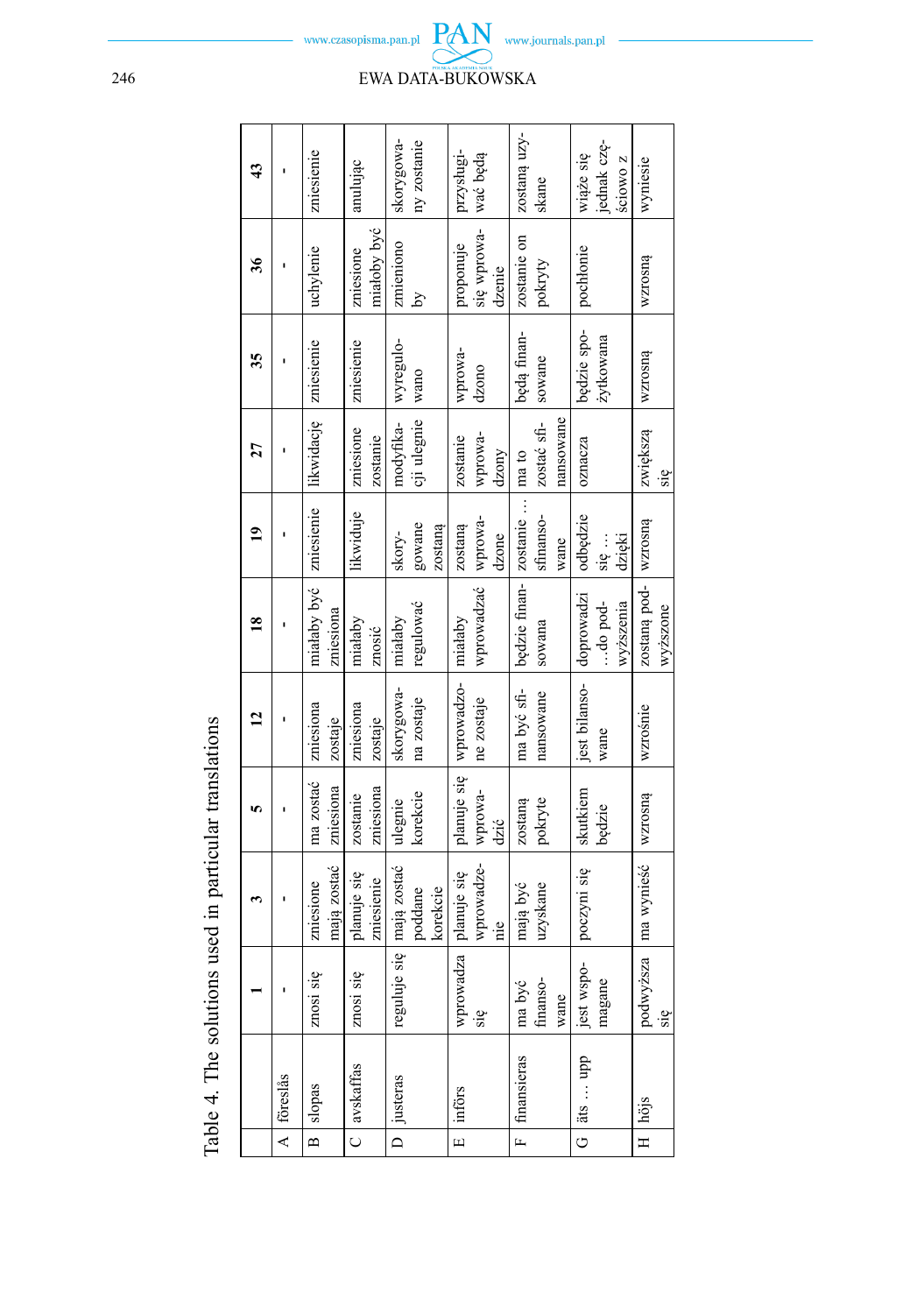#### **10. Summary and discussion**

Quantitative analyses based on the frequency with which each potential translational solution applied as an equivalent to a Swedish -s passive form occurred have revealed that the tendency to copy the passive voice structure into Polish prevails over using other possible means of rendering the source text passive structure. Moreover, the investigation has demonstrated a tendency by beginner translators to copy and repeat a chosen structure in their individual translated texts. It has then been shown that the minimax strategy is a significant characteristic of translations of Swedish texts by Polish students, not only if the phenomenon is considered globally, but also individually.

Being cognitively motivated, the minimax strategy is a likely translation universal and may be considered the basis for other translation phenomena, which are traditionally labelled as translation universals in literature on the subject. If the mechanism is so conspicuous in non-professional translation, it can be assumed that more professional translation will not be completely free of it, particularly because, as Taylor (2007: 17) points out, people naturally focus on form. One may therefore suggest that the strategy will be a driving force behind the "third code".

Incorporating the minimax strategy into the description of the "third code" has a significant bearing on the way the language can be perceived in future research. The minimax strategy is clearly connected with interference. However, it should be stressed that the concept is understood broadly here and encompasses the characteristic features of the source language (including those that bear resemblance to some features of the target language) on the one hand, and the influence of the target language on the structures used by the translator on the other. The recognition of the minimax strategy as a driving force behind the "third code" inevitably implies that individual features of the languages (and texts) that meet in a translation come to the fore as a factor that shapes this language. It can be safely assumed that, in accordance with this strategy, such features, if possible to transplant to the target language, will be rendered literally in translation and will therefore influence the character of the "third code". What languages that come into contact in translation are studied determines the dominant features of the code. Therefore, drawing focus to the minimax strategy helps channel the researchers' attention towards the similarities languages share in translation, rather than the differences, which are usually highlighted.

The widespread use of the minimax strategy in non-professional translation bears out the assumption that it will trigger the emergence of more detailed universal values. For instance, it may be related to simplification. On the other hand, it seems to rule out explicitation, understood as complementing the text of the translation with additional (implied in the source text) information, which is not, however, conditioned by the language systems. But is this true? This question begs further research, yet a few observations can already be made in the context of the present text.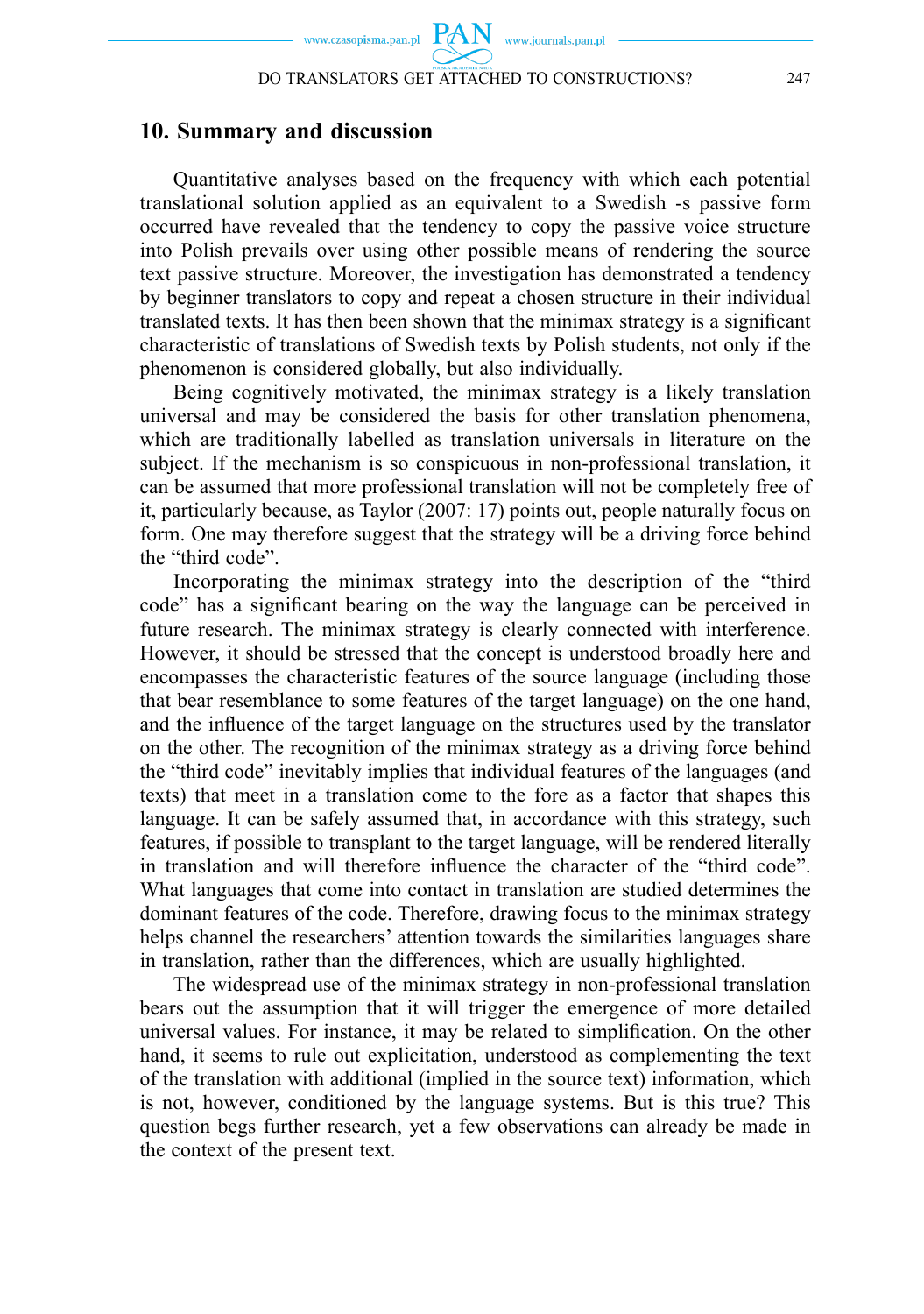

#### 248 EWA DATA-BUKOWSKA

As a translation phenomenon, explicitation seems to be motivated communicatively (rather than cognitively) and the rules of communication adopted within a given culture may determine the extent to which the translated text becomes explicitated. However, if one assumes that communication between two cultures in translation always requires that the content is somehow complemented for reasons unrelated to the systems themselves, then the communicative motivation becomes a potential trigger of universals.

In this particular context it seems interesting to relate explicitation to the minimax strategy. One might say that there are situations in which the strategy, which is based on literal rendition, ceases to work. Since using the strategy may result in communicative misunderstanding or the potential reader's failure to understand the text of the translation, employing it may no longer pay off from the point of view of communication. That is why in some cases the minimax strategy is abandoned in favour of explicitation, which is more effortful from the cognitive point of view. However, when explicitation is used, subjective psychological factors may become more conspicuous, that is the way the individual translator perceives a given source conceptualisation and the image they have of the receiver. This is how the translator demonstrates their psychologically motivated concern with the receiver or, as noticed, for instance, by Pym (2005: 41), their fear of losing credibility in the eyes of the potential receiver of the translation.

At the same time, highlighting the minimax strategy as a basis for shaping language in translation seems to contradict the claim that the avoidance of repetition may be seen as a universal feature of translation. The study has demonstrated that the strategy tends to favour the repetition of content if appropriate conditions are created in the source text.

It has been accepted that translators avoid reflecting the repetition present in the source text, which is one of the proposed translation universals. However, for most part, the proposition concerns the repetition of lexical units. The literature in the field makes no mention of avoiding repetition based on grammatical constructions or forms used in the source text. However, if one were to accept as true the proposition that the avoidance of repetition in translation is universal, according to this principle translators should also avoid formally-conditioned recurrence; one cannot expect the human mind to treat the various language units differently when in both cases it deals with linguistic realisations of conceptual content. The analysis has shown that the translators tend to repeat a construction when such a solution is suggested by the source text; at the same time, with reference to the realisation of a given source content, it is possible to diversify means of expression. However, one cannot rule out that sometimes the minimax principle (which entails minimal conceptual effort and implies literal rendition as well as repetition of content, if that is what occurs in the source text) overlaps with other culturally-based behavioural patterns, which may lead to the strategy being used less. It cannot be eliminated altogether, because it is rooted in the human mind. The results of the study support the claim that it is not in the nature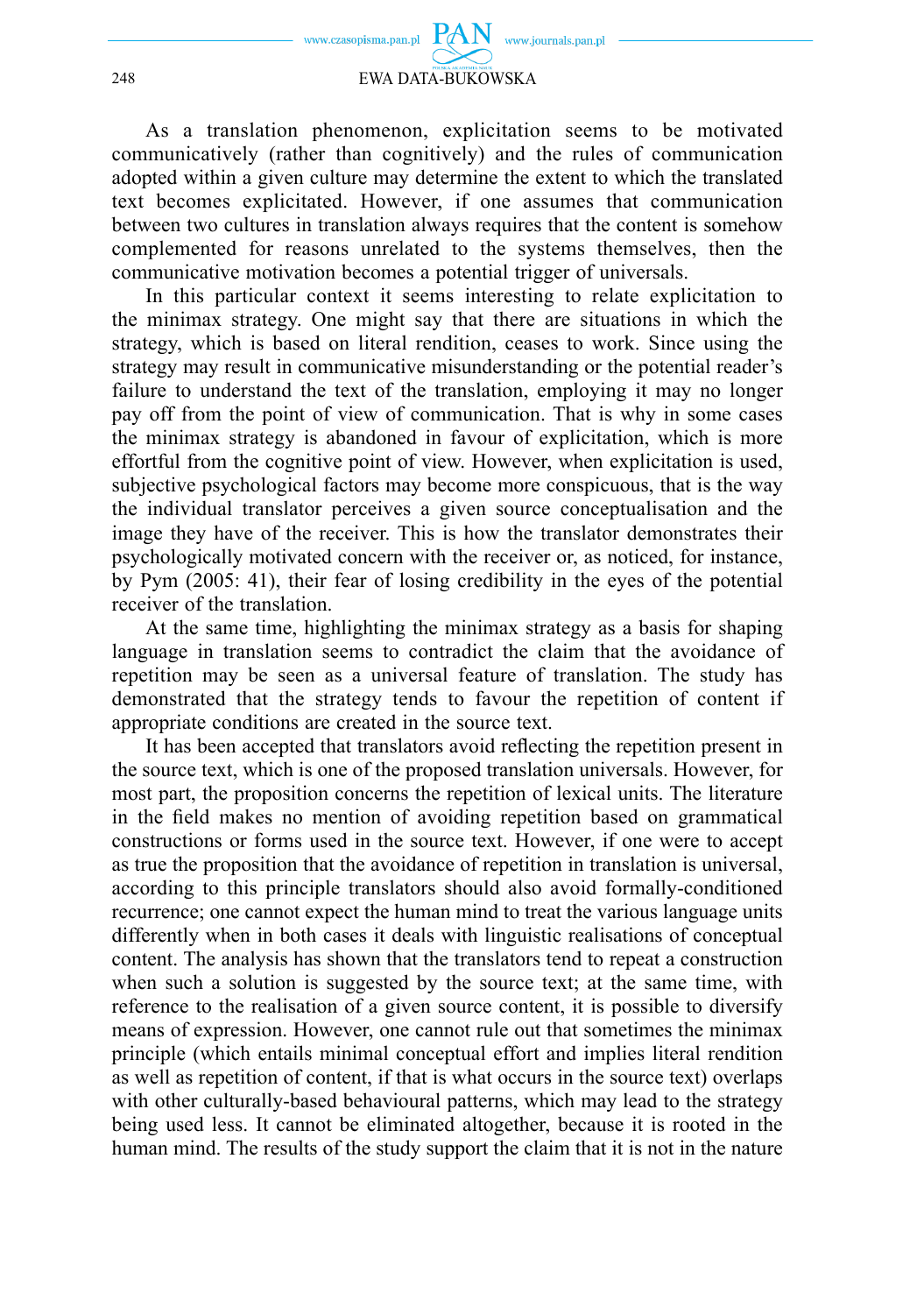of man as a language user and translator to avoid repetition. He is required to do so by more or less well-established cultural norms.

In a broader perspective, the present study seems to confirm Toury's claim pertaining to the law of interference and the law of standardisation, which he believes to be universal mechanisms that govern translation (Toury 1995). Interference is the most natural manifestation of the cognitively-motivated minimax strategy, whose communicative dimension promotes the emergence of other values in the language shaped in the translation situation. On the other hand, avoiding repetition can be considered a specific demonstration of the standardisation law. A language devoid of repetition is a language that has been smoothed away and filtered through the stylistic norm – soundly-rooted in our culture – that prohibits the repetition of content. However, the norm is conditioned culturally and therefore locally rather than universally (even though it may seem universal to us).

It appears that universality in translation is measured by the degree to which cultural factors influence the occurrence of a given phenomenon. The minimax strategy is motivated cognitively and the only limitations it is faced with come from the languages that meet in translation (sometimes it is impossible to imitate a structure) and the demand that the act of communication be accurate (the communicative dimension). Explicitation derives from the minimax strategy. It seems to be motivated communicatively and therefore the influence of cultural factors on the language of translation is marginal in this case (although it cannot be excluded altogether). The avoidance of copying the repetitions occurring in the source text is motivated culturally in its very nature; it is connected with the existence of some more or less well-established cultural norms that pertain to the construction of discourse, which makes the odds of this phenomenon being considered a universal value extremely slim.

It is therefore highly probable that the language of translation, the "third code", is driven by two opposing mechanisms: the minimax principle (which is connected with positive and negative interference) and standardisation. The former seems to be rooted in the very cognitive processes that condition successful linguistic communication, the latter in culture and the related norms of behavior. In view of that, Toury's approach to translation universals seems worth considering, especially that it allows to include in the research the role of man as an active creator of translation, who is not only endowed with a specific cognitive apparatus and psychological makeup but also follows the "prescriptions" agreed on by a given culture.

#### **References**

Baker, M. 1993. Corpus linguistics and translation studies: implications and applications. In M. Baker, F. Gill and E. Tognini Bonelli (eds.), *Text and technology: in honour of John Sinclair*, 233–250. Amsterdam/Philadelphia: John Benjamins.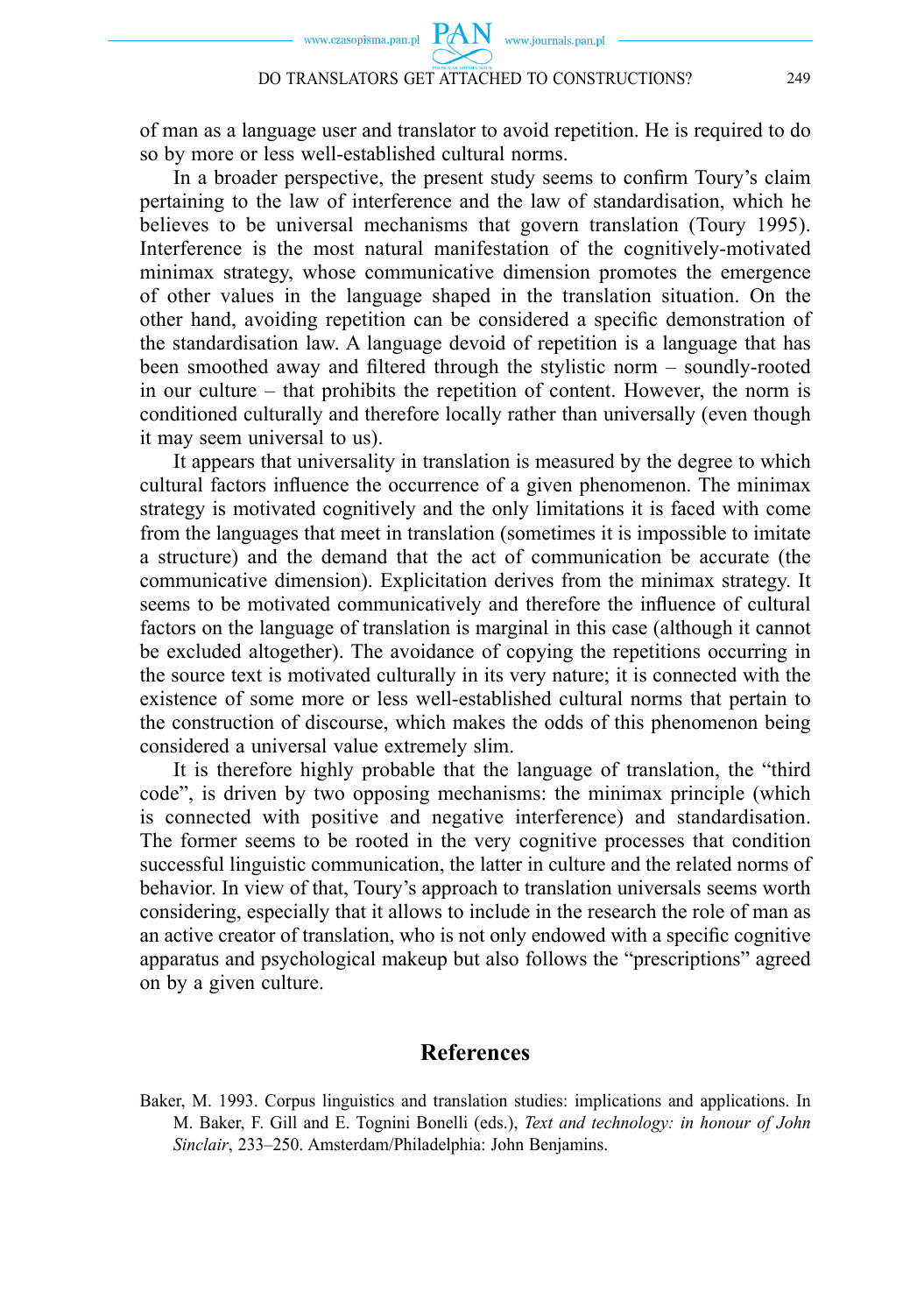

Bąk, P. 1987. *Gramatyka języka polskiego. Zarys popularny*. Warszawa: Wiedza Powszechna.

- Chesterman, A. 2004. Hypotheses about translation universals. In G. Hansen, K. Malmkjær and D. Gilde (eds.), *Claims, changes and challenges in translation studies*, 1-13. Amsterdam/ Philadelphia: John Benjamins.
- Cronin, M. 2001. Game theory and translation studies. In M. Baker (ed.), *Routledge encyclopedia of translation studies*, 91–93. New York and London: Routledge.
- Frawley, W. 1984. Prolegomenon to a theory of translation. In W. Frawley (ed.), *Translation: literary, linguistic and philosophical perspectives*, 159–175*.* London: Associated University Press.
- Fuertes Olivera, P.A. and M. Velasco Sacristán 2001. The translatability of metaphor in LSP: application of a decision-making model. *Revista Alicantina de Estudios Ingleses* 14: 73-91.
- Gellerstam, M. 1986. Translationese in Swedish novels translated from English. In L. Wollin and H. Lindquist (eds.), *Translation studies in Scandinavia*, 88–95. Malmö: Gleerup.
- Gibová, K. 2012. *translation procedures in the non-literary and literary text compared (based on an analysis of an EU institutional-legal text and novel excerpt "The Shack" by William P. Young)*. Norderstedt: BOD GmbH. http://www.pulib.sk/elpub2/FF/Gibova1/. [Accessed: 19.04.2015]
- Hoff Kjeldsen, T. 2001. John von Neumann's conception of the minimax theorem: a journey through different mathematical contexts. *Arch. Hist. Exact Sci.* 56: 39–68.
- Ivir, V. 1981. Formal correspondence vs. translation equivalence revisted. In I. Even-Zohar and G. Toury (eds.), *Theory of translation and intercultural relations*, 51-59. Tel Aviv: Tel Aviv University.
- Jääskeläinen R. 2012. Translation psychology. In Y. Gambier and L. van Doorslaer (eds.), *Handbook of translation studies*, Vol. 3, 191-198. John Benjamins: Amsterdam Philadelphia.
- Klebanowska, B., W. Kochański and A. Markowski 1985. *O dobrej i złej polszczyźnie*. Warszawa: Wiedza Powszechna.
- Koppel, M. and N. Ordan 2011. Translationese and its dialects. In *HLT '11 Proceedings of the 49th Annual Meeting of the Association for Computational Linguistics: Human Language Technologies*. Vol. 1. 1318–1326. Stroudsburg, PA, USA: Association for Computational Linguistics.
- Laviosa-Braithwaite, S. 2001. Universals in translation. In M. Baker (ed.), *Routledge encyclopedia of translation studies*, 288–291. London/New York: Routledge.
- Laanemets, A. 2012. *Passiv i moderne dansk, norsk og svensk. Et korpusbaseret studie af taleog skriftsprog*. Tartu: University of Tartu Press.
- Levý, J. 1967[2000]. Translation as a decision process. In L. Venuti (ed.), *The translation studies reader***,** 148-159. London and New York: Routledge.
- Malmkjær, K. 1998. Love thy neighbour: Will parallel corpora endear linguists to translators? *Meta* 43 (4): 534-541.
- Malmkjær, K. 2008. Norms and nature in translation studies. In G. Anderman and M. Rogers (eds.), *Incorporating corpora: the linguist and the translator*, 49-59. Clevedon: Multilingual Matters.
- Mauranen, A. 2002. Will 'translationese' ruin a contrastive study? *Languages in Contrast* 2 (2): 161-185.
- Mauranen, A. 2008. Universal tendencies in translation. In G. Anderman and M. Rogers (eds.), *Incorporating corpora: the linguist and the translator*, 32-47. Clevedon: Multilingual Matters.